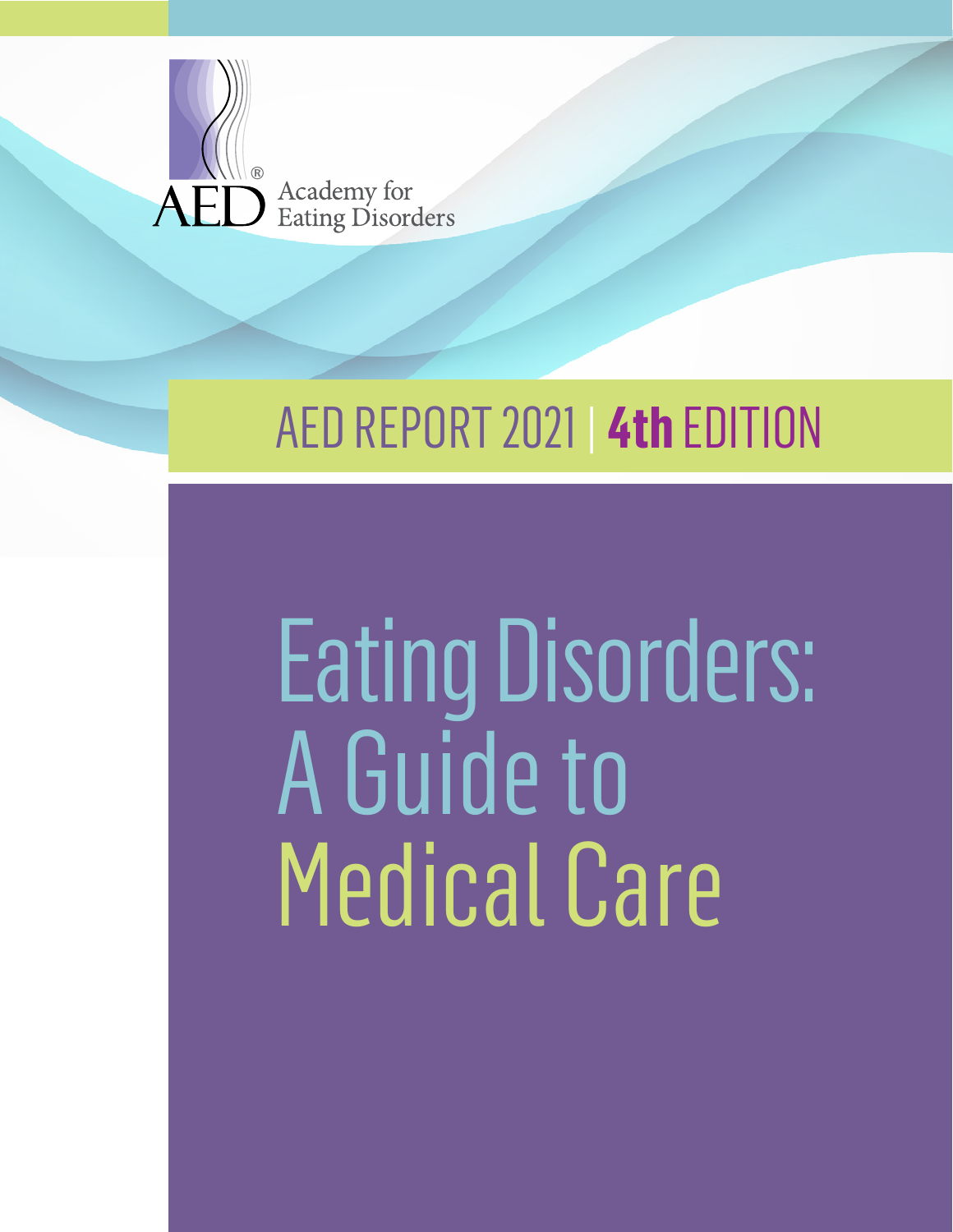# AED REPORT 2021 | 4TH EDITION EATING DISORDERS: A GUIDE TO **MEDICAL CARE**

**Disclaimer:** This document, created by the Academy for Eating Disorders' Medical Care Standards Committee, is intended as a resource to promote recognition and prevention of medical morbidity and mortality associated with eating disorders. It is not a comprehensive clinical guide. Every attempt was made to provide information based on the best available research and current best practices. For further resources, practice guidelines and bibliography visit: [www.aedweb.org](http://www.aedweb.org)

#### **Contributing Members of the AED Medical Care Standards Committee**

Ariana M. Chao, PhD, CRNP, RN Nicole Cifra, MD, MPH Heather Dlugosz, MD, CEDS Vikas Duvvuri, MD Theresa Fassihi, PhD, FAED Jennifer L. Gaudiani, MD, CEDS-S, FAED Angela S. Guarda, MD, FAED Ashish Kumar, MBBS, MRCPsych, MSc, FAED Jessica Moore, MD, CEDS Josephine Neale, MBBS, BSc, MRCPsych Rebecka Peebles, MD Ellen S. Rome, MD, MPH Sebastian G. Soneira, MD, Psych Michael Spaulding-Barclay, MD Cathleen Steinegger, MD, MSc Anna B. Tanner, MD, CEDS-S Kristin M. von Ranson, PhD, FAED Lesley Williams, MD

#### **Contributing Past Members of the AED Medical Care Standards Committee**

Ovidio Bermudez, MD, FAED Michael Devlin, MD, FAED Suzanne Dooley-Hash, MD, FAED Debra K. Katzman, MD, FAED Sloane Madden, MD, PhD, FAED Beth Hartman McGilley, PhD, FAED, CEDS Deborah Michel, PhD, FAED, CEDS Edward P. Tyson, MD Mark Warren, MD, MPH, FAED Therese Waterhous, PhD, CEDRD-S, FAED

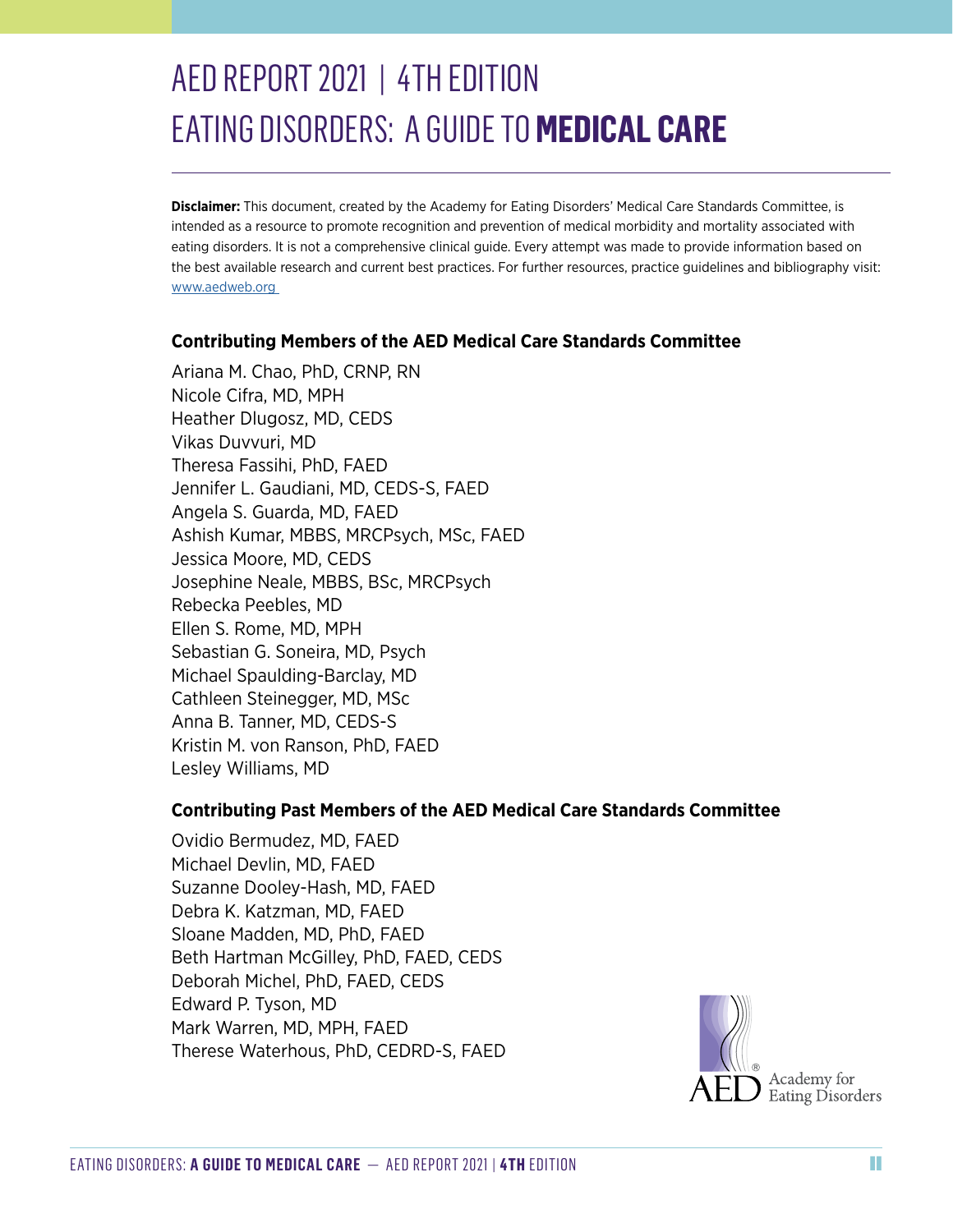# **TABLE OF CONTENTS**

Exam Labs

Hospitalization

Goals of Treatment

Underfeeding

SUBSPECIALTY CONCERNS

Ongoing Management Refeeding Syndrome

Nutritional Rehabilitation

| <b>DIAGNOSES</b>                                    |
|-----------------------------------------------------|
| Anorexia Nervosa (AN)                               |
| Bulimia Nervosa (BN)                                |
| Binge Eating Disorder (BED)                         |
| Avoidant/Restrictive Food Intake Disorder (ARFID)   |
| Other Specified Feeding and Eating Disorder (OSFED) |
| Atypical Anorexia Nervosa                           |
| Unspecified Feeding or Eating Disorder (UFED)       |
| <b>IMPORTANT FACTS</b>                              |
|                                                     |
|                                                     |
| Presenting Signs and Symptoms                       |

HOW Do I Treat?[..........................................................................................................](#page-13-0) 10

[Cardiology](#page-17-0) [Dentistry](#page-17-1)[Emergency Medicine](#page-17-1)[Endocrinology](#page-18-0)[Gastroenterology](#page-18-1)[Obstetrics and Gynecology](#page-19-0)[Psychiatry](#page-19-1) [Pediatrics](#page-19-2)[Sports Medicine](#page-20-0)

EATING DISORDERS: **A GUIDE TO MEDICAL CARE** — AED REPORT 2021 | **4TH** EDITION iii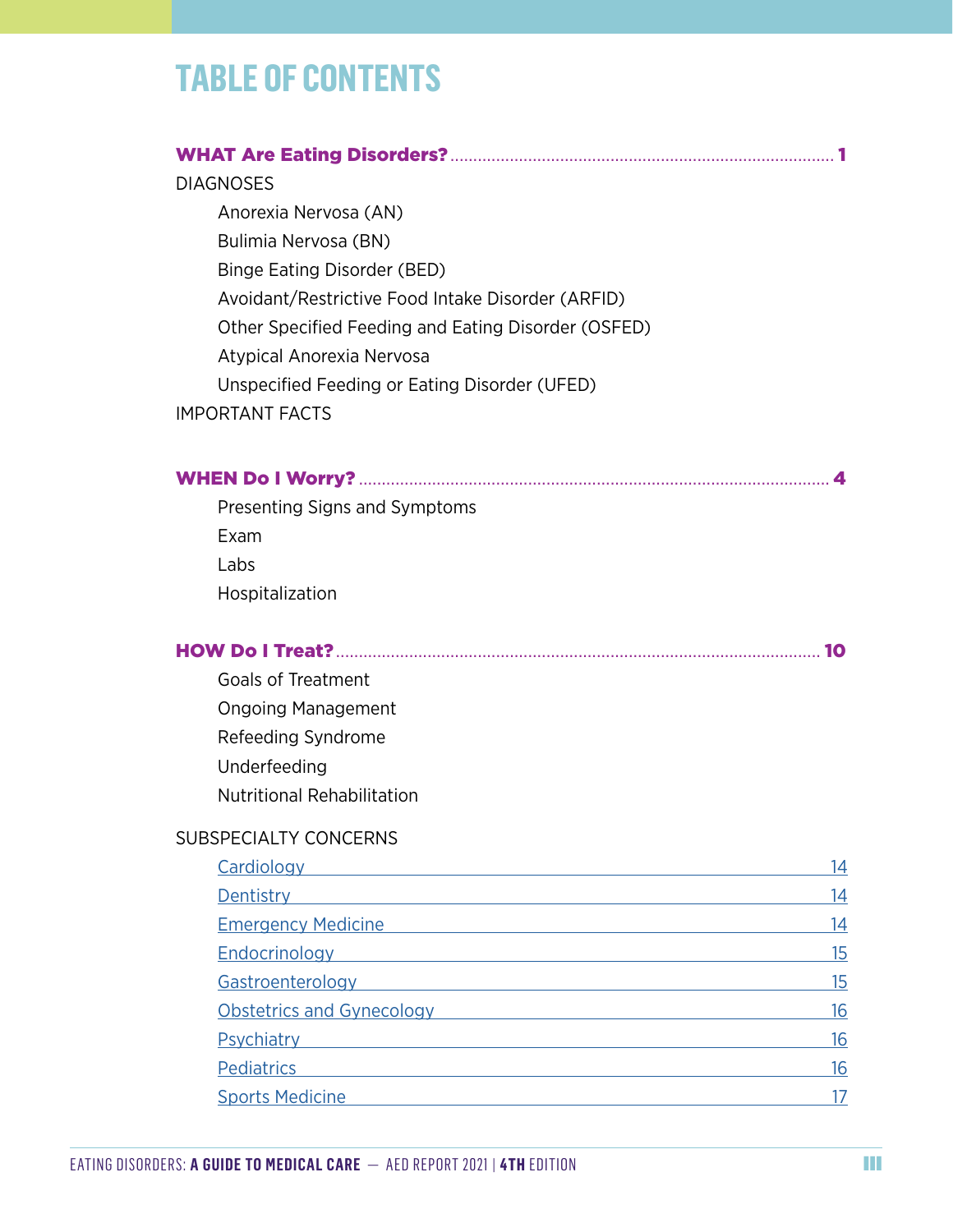# **TABLE OF CONTENTS**

| Timely Interventions                                   | 18  |
|--------------------------------------------------------|-----|
|                                                        | 19  |
| References                                             | 19. |
| Appendices                                             |     |
| <b>SCOFF Screening Questionnaire</b>                   |     |
| Considerations in Grading the Severity of Malnutrition |     |
|                                                        |     |
| <b>About The Academy for Eating Disorders</b>          |     |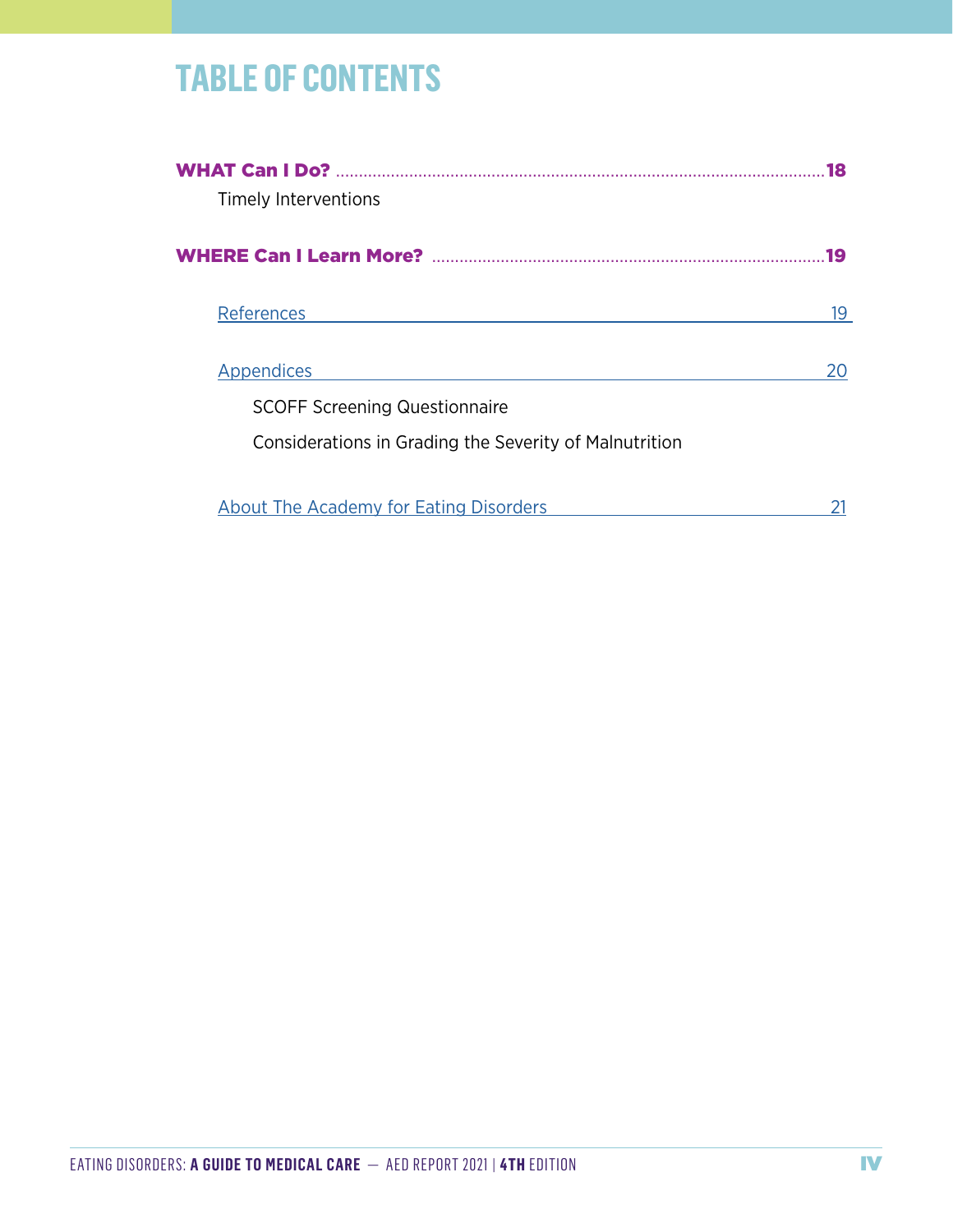# <span id="page-4-0"></span>WHAT Are Eating Disorders?

Eating disorders are serious brain-based disorders with significant medical and psychiatric morbidity and mortality. Patients of all body shapes and sizes may have an eating disorder; the vast majority of those with eating disorders are not visibly emaciated. Eating disorders are treatable and full recovery is always possible.

Early recognition and timely intervention, based on a developmentally-appropriate, evidence-based, multidisciplinary team approach (including but not limited to medical, psychological & nutritional care) is the ideal standard of care, whenever possible. Members of the multidisciplinary team may vary and will depend upon the needs of the patient and the availability of these team members in the patient's community. In communities where resources are limited, clinicians, therapists, and dietitians are encouraged to consult with the Academy for Eating Disorders (AED) and/or eating disorder experts in their respective fields of practice.

This updated interactive resource seeks to help medical practitioners of all specialties and training to diagnose eating disorders more promptly and to help guide essential medical workup. We encourage practitioners to work collaboratively with an expert multidisciplinary eating disorder team whenever possible, as these professionals will have access to the most current treatment information and knowledge about this group of patients.

# Key Points

- Eating disorders (EDs) are serious mental illnesses with high rates of mortality.
- Elevated rates of life-threatening medical and psychiatric morbidity are common regardless of an individual's eating disorder diagnosis or weight.
- Eating disorders affect people of all ages, genders, races, abilities, and socioeconomic statuses.
- All clinicians should work to mitigate the risk of missing an eating disorder when a patient presents who does not conform to an imagined stereotype of someone with an eating disorder.

# **Eating Disorder Diagnoses**

The most common EDs based on the Diagnostic and Statistical Manual of Mental Disorders, 5th edition (DSM-5), include:

**Anorexia Nervosa (AN):** A reversible, biologically-based disorder characterized by restriction of energy intake leading to a significantly low body weight in the context of age, sex, developmental trajectory and health status and associated with a disturbance of body image, intense fear of gaining weight, lack of recognition of the seriousness of the illness and/or behaviors that interfere with weight gain. Anorexia nervosa has the second highest mortality of any psychiatric disorder. Two subtypes are distinguished: anorexia nervosa restricting type and anorexia nervosa binge eating/purging type. The binge eating/ purging type carries risk of complications of both starvation and of regular binge eating and/or purging behavior.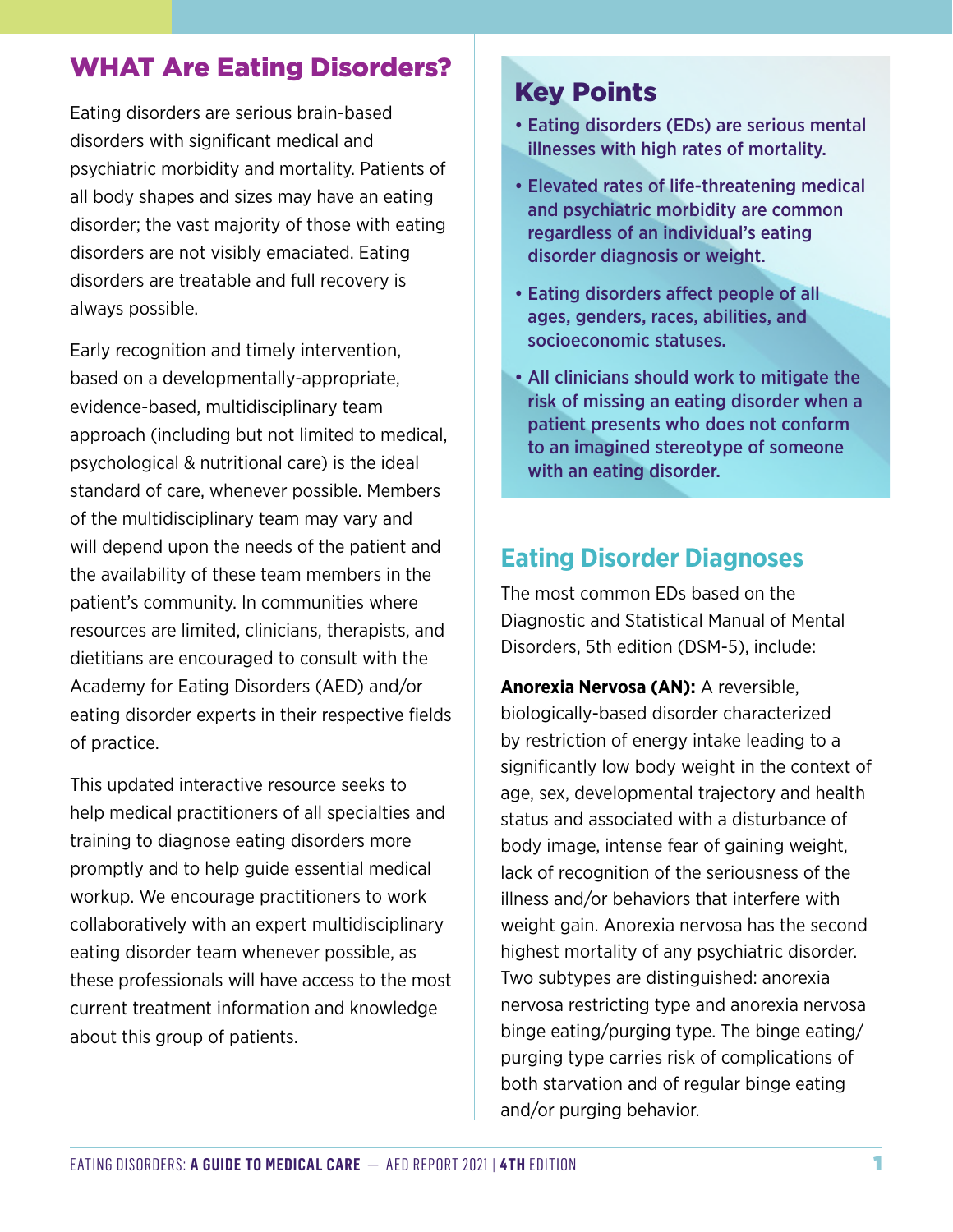**Bulimia Nervosa (BN)**: Binge eating (eating a large amount of food in a relatively short period of time associated with a sense of loss of control over eating) followed by purging or other compensatory behavior (e.g. selfinduced vomiting, laxative or diuretic abuse, insulin misuse, excessive exercise, fasting, diet pills) once a week or more, on average, for at least three months. Self-evaluation is unduly influenced by body shape and weight. For patients who are underweight the diagnosis of anorexia nervosa binge eating/purging type overrides the diagnosis of bulimia nervosa.

**Binge Eating Disorder (BED):** Binge eating, in the absence of compensatory behavior, at least once a week for three months or more. Binge eating episodes are associated with eating rapidly, regardless of hunger, until extreme fullness, and/or associated with depression, shame or guilt.

#### **Avoidant/Restrictive Food Intake Disorder**

**(ARFID):** Significant weight loss, nutritional deficiency, dependence on nutritional supplement or marked interference with psychosocial functioning due to persistent failure to meet appropriate caloric and/ or nutritional needs, but without weight or shape concerns. ARFID can include eating disorders associated with extremely selective eating, disrupted appetite cues, sensory processing difficulties, or anxiety regarding the consequences of eating (e.g. vomiting, choking, swallowing or other phobias).

ARFID may occur in children, adolescents and adults. Individuals with ARFID can have other sensory aversions to food due to food textures, temperatures, colors or smells, or fear aversive consequences (e.g., illness, choking, vomiting),

or genuinely lack of interest in food.

**Other Specified Feeding and Eating Disorder (OSFED):** An ED that does not meet full criteria for one of the above categories but involves specific disordered eating behaviors such as restricting intake, purging and/or binge eating as key features. Atypical Anorexia Nervosa, for example, is a common type of OSFED characterized by all the features of anorexia nervosa in an individual whose weight remains above a minimum weight for age despite significant weight loss.

**Unspecified Feeding or Eating Disorder (UFED):** This is a preliminary diagnosis used when ED behaviors are present, but there is insufficient information to make a firm diagnosis.

*Note: Both 'orthorexia' and 'diabulimia' are terms adopted by the lay press that are not recognized as official diagnoses, and thus are not addressed in this document.* 

# Key Points

- Consult [www.aedweb.org](http://www.aedweb.org), DSM-5 or ICD-10 for full diagnostic descriptions.
- Full recovery is possible from all eating disorder diagnoses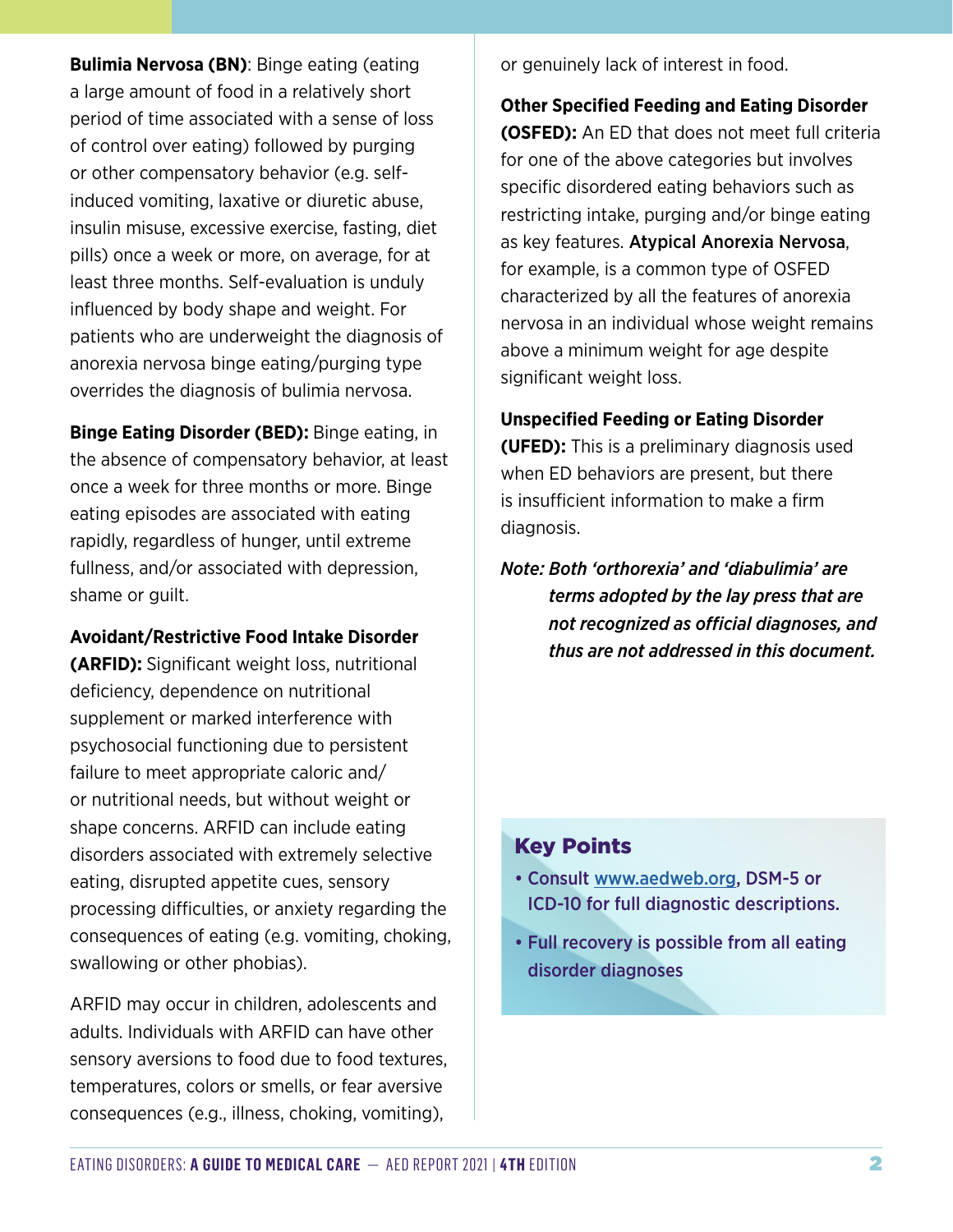# **Important Facts About Eating Disorders**

- **All** eating disorders are serious disorders with the potential for life-threatening physical and psychological complications.
- Diet culture and weight bias can interfere with prompt diagnosis and treatment of eating disorders. Excessive value placed on weight loss, as well as the conflation of health and weight by providers and society, can delay eating disorder recognition and impede treatment.
- Eating disorders do not discriminate. They can affect individuals of all ages, genders, ethnicities, socioeconomic backgrounds, and all body shapes, weights and sizes. The majority of individuals with eating disorders are not visibly underweight.
- Individuals at any weight may be malnourished and/or engage in unhealthy weight control practices.
- Individuals with an eating disorder may not recognize the seriousness of their illness and/ or may be ambivalent about changing their eating or weight control behaviors.
- All instances of precipitous weight loss or gain in otherwise healthy individuals should be investigated for the possibility of an eating disorder. Rapid weight fluctuations can be a potential marker of an eating disorder, although not all restrictive eating results in weight loss.
- In children and adolescents, failure to gain expected weight or height, and/or delayed or interrupted pubertal development, should be investigated for the possibility of an eating disorder.
- All eating disorders can be associated with serious medical complications affecting every organ system in the body. It is still very possible to have completely normal labs and no measurable physiologic dysfunction; individuals with this profile but with a suspected ED still merit prompt, multidisciplinary care with an urgent focus on recovery. Eating disorders can also worsen medical symptoms from other diagnoses such as irritable bowel syndrome, migraines, and dysautonomia.
- Individuals with eating disorders, and sometimes their loved ones as well, may be reluctant to acknowledge eating disorder symptoms and/or the deleterious impact of the symptoms. Thus, denial of symptoms should not impede consideration of a possible eating disorder.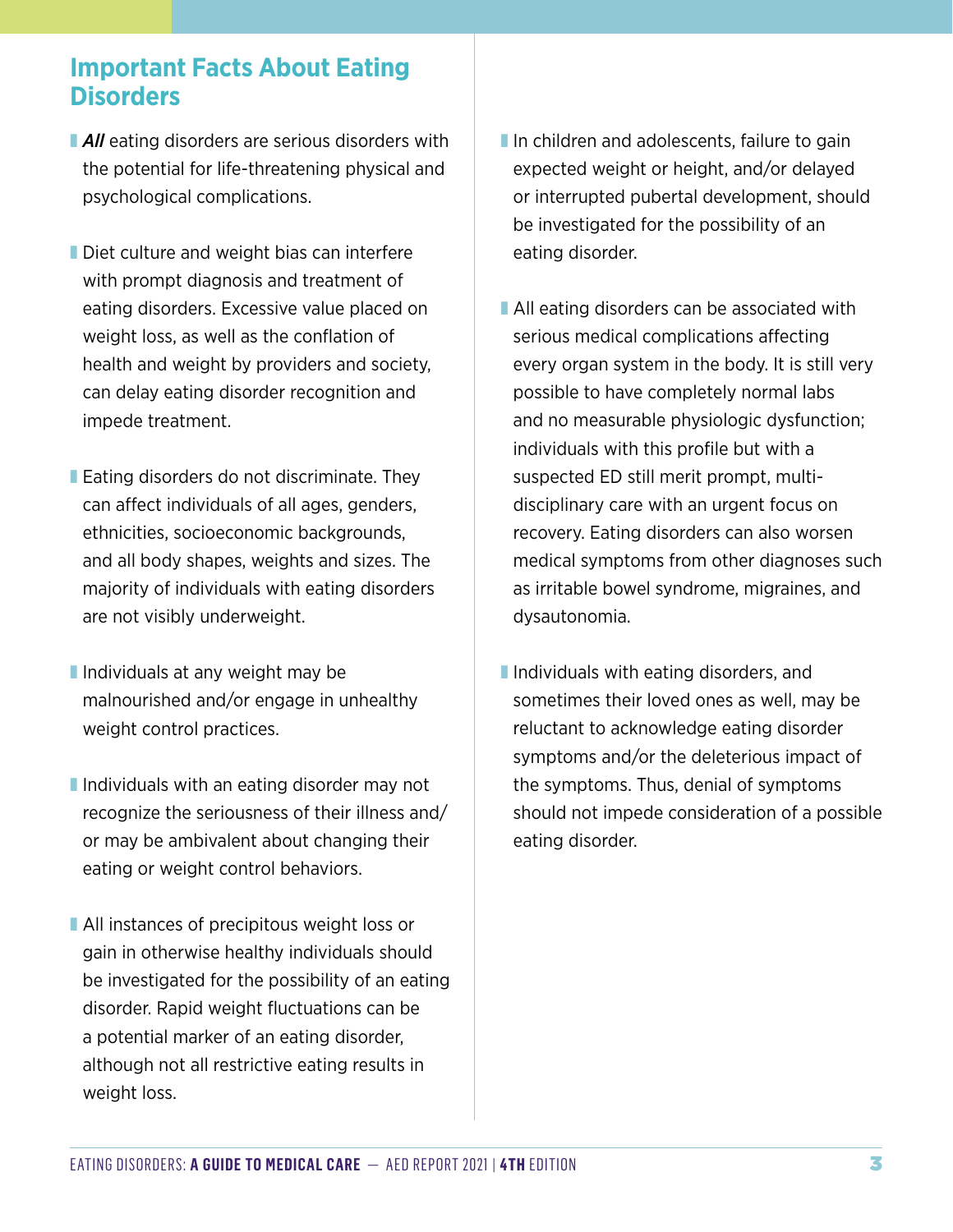# <span id="page-7-0"></span>WHEN Do I Worry?

# **Presenting Signs and Symptoms**

The short answer to, "When do I worry?" is as soon as you suspect an eating disorder. Early diagnosis and treatment are vitally important. Individuals with eating disorders may present in a variety of ways. In addition to the cognitive and behavioral signs that characterize eating disorders, the following physical signs and symptoms can occur in patients as a consequence of restricting food or fluid intake, nutritional deficiencies, binge-eating, and compensatory behaviors, such as purging. However, it is important to remember that a life-threatening eating disorder may occur without obvious physical signs or symptoms.

#### **GENERAL**

- Marked weight loss, gain, fluctuations or unexplained change in growth curves or BMI percentiles in a child or adolescent who is still growing and developing
- Cold intolerance, including hypothermia (low body temperature), general chilliness, or cool hands and feet which may or may not manifest a blue or purple color
- Weakness
- Fatigue and reduced energy
- Presyncope (dizziness)
- Syncope (fainting)
- Greater focus on "healthy" or "clean" eating, rigid exercise patterns
- Increased spending of money on binge foods
- Using the bathroom after meals to purge
- Evidence of purging found in the bathroom by other members of the household

#### **EAR/NOSE/THROAT and EYES**

- Oral trauma, lacerations, petechiae on back of throat
- Perimylolysis (dental erosion on lingual and occlusal tooth surfaces) and dental caries (cavities)
- Parotid gland enlargement and pain
- Cheilosis (cracked, sore skin at the corners of the mouth
- **Dry eyes, blurred vision**
- Difficulty swallowing dry foods or liquids

#### **CARDIORESPIRATORY**

- Chest pain
- Heart palpitations and cardiac arrhythmias
- Bradycardia (low heart rate at rest)
- Hypotension (low blood pressure)
- **Dyspnea (shortness of breath)**
- Edema (swelling)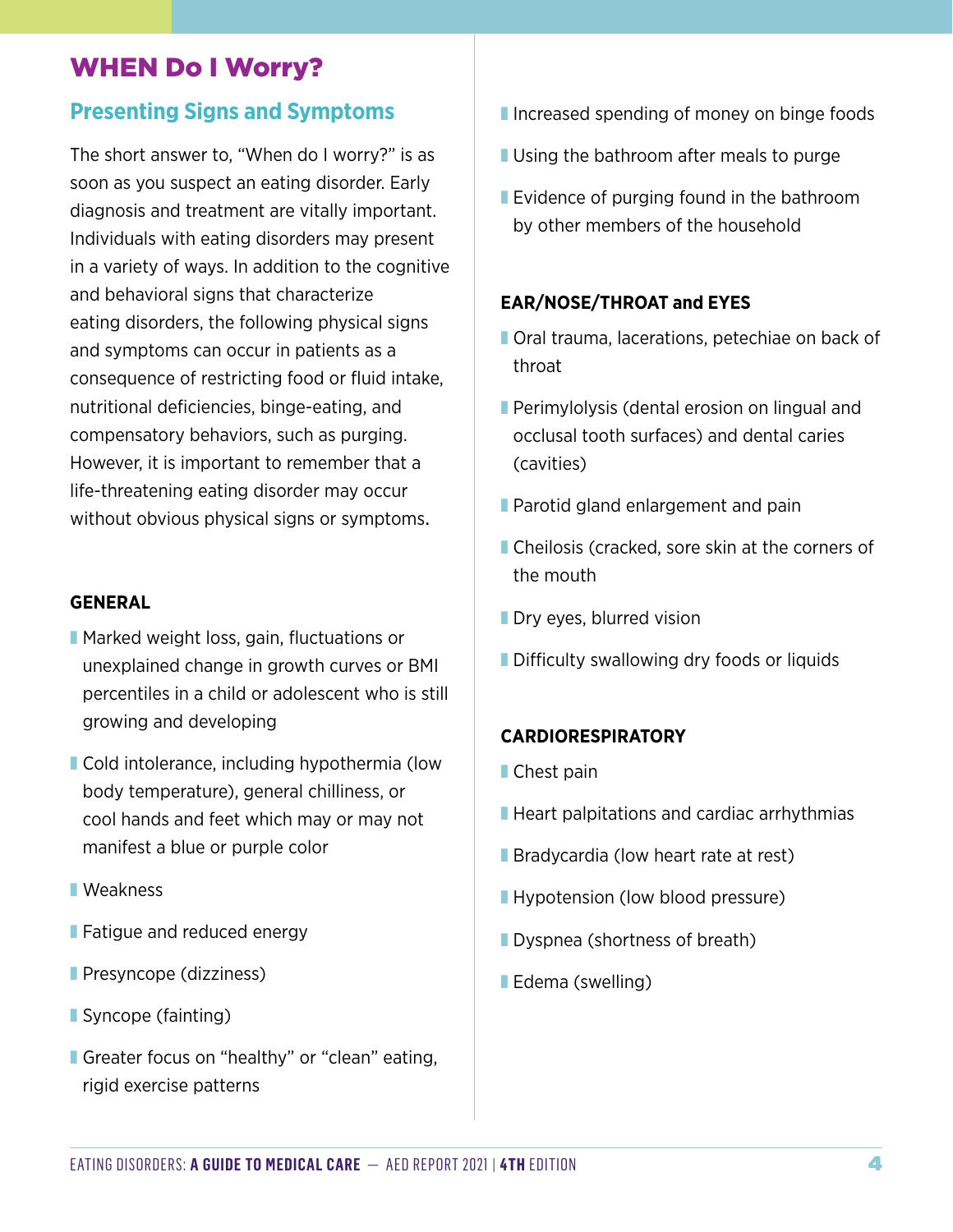#### **GASTROINTESTINAL and GENITOURINARY**

- Epigastric discomfort
- Abdominal bloating
- Early satiety (fullness) and nausea
- Gastroesophageal reflux (heartburn)
- Hematemesis (blood in vomit)
- Hemorrhoids and rectal prolapse
- Constipation

# **ENDOCRINE**

- Shakiness, weakness, sweating, chest pressure, confusion, or nausea, which may signal hypoglycemia (a significant cause of death in eating disorders); hypoglycemia may also be asymptomatic
- Amenorrhea or oligomenorrhea (absent or irregular menses)
- **I** Low sex drive (related to suppressed sex hormone production of estrogen/ testosterone)
- Bone fractures, including stress fractures due to low bone mineral density/osteoporosis
- **■** Infertility

# **NEUROPSYCHIATRIC**

- Depressive/Anxious/Obsessive/Compulsive symptoms and/or behaviors
- **Poor concentration or memory loss**
- ❚ Insomnia
- Self-harm
- Suicidal thoughts, plans or attempts
- Reduced flexibility, creativity, spontaneity, with increasing rigidity around social engagements and mealtimes
- **■** Seizures
- Substance use or abuse

# **DERMATOLOGIC**

- Lanugo hair growth
- Hair loss
- Carotenoderma (yellowish discoloration of skin)
- Russell's sign (calluses or scars on the back of the hand associated with self-induced vomiting)
- Poor wound healing
- Dry, brittle hair and nails
- Fragile, dry skin that bruises or tears easily
- **■** Sores or bruises over bony prominences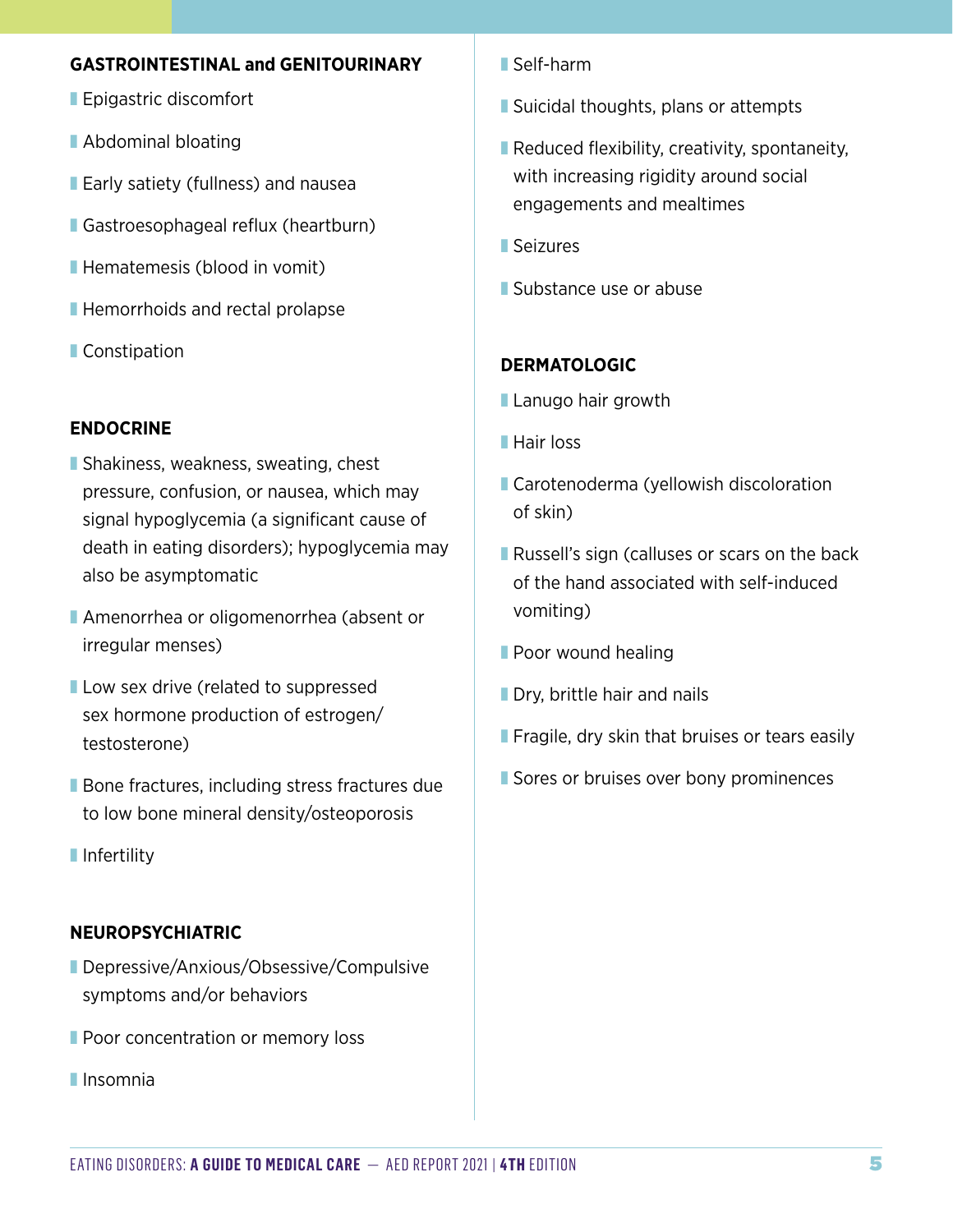Malnutrition is a serious medical condition that requires urgent attention. It can occur in any individual engaging in disordered eating behaviors, regardless of weight status. Individuals with continued restrictive eating behaviors, binge eating or purging, require a comprehensive assessment and immediate intervention.

# **Comprehensive Assessment**

The comprehensive assessment should include a complete eating disorder history, thorough physical exam with appropriate vital sign measurements, and an initial diagnostic evaluation. Complete history to include:

- Rate and amount of weight loss/change in past six months or longer. Rapid weight loss at any given starting weight has been associated with similar complications to those seen in patients at severely low body weight.
- Higher levels of weight suppression at end of treatment have been found to be associated with worse health outcomes.
	- We recommend calculating the percentage of body weight lost as a measure of malnutrition (see Appendix).
	- Weight suppression calculation: Highest recent body weight — Current body weight = Weight suppression
	- Weight suppression of even 5% of highest weight has been found to be medically significant in some individuals with eating disorders.
	- Note that in growing children and

adolescents, this is more appropriately considered as "BMI percentile suppression" and is calculated as the difference between the highest and lowest BMI percentiles.

- Growth history (obtain past growth charts whenever possible)
- Nutritional history: dietary intake (quantity and variety of foods consumed), restriction of specific foods or food groups (such as fats or carbohydrates)
- Compensatory behaviors and their frequency (self-induced vomiting, fasting or dieting, exercise, insulin misuse, and/or use of diet pills, other over-the-counter supplements including complementary and alternative medications, laxatives, ipecac, diuretics etc.)
- Exercise frequency, duration and intensity. Is the exercise excessive, compulsive, or rigid? Markers may include feeling unable to eat without having exercised, the inability to be restful, exercising in secret, or continuing to exercise when ill or injured
- If applicable, menstrual history (menarche, last menstrual period, regularity, any hormonal contraceptive use)
- If applicable, frequency of or change in spontaneous erections
- Reduced libido
- History of bone fractures
- Current medications, including any supplements and alternative medications
- Family history, including symptoms or diagnosis of EDs, obesity, mood, anxiety and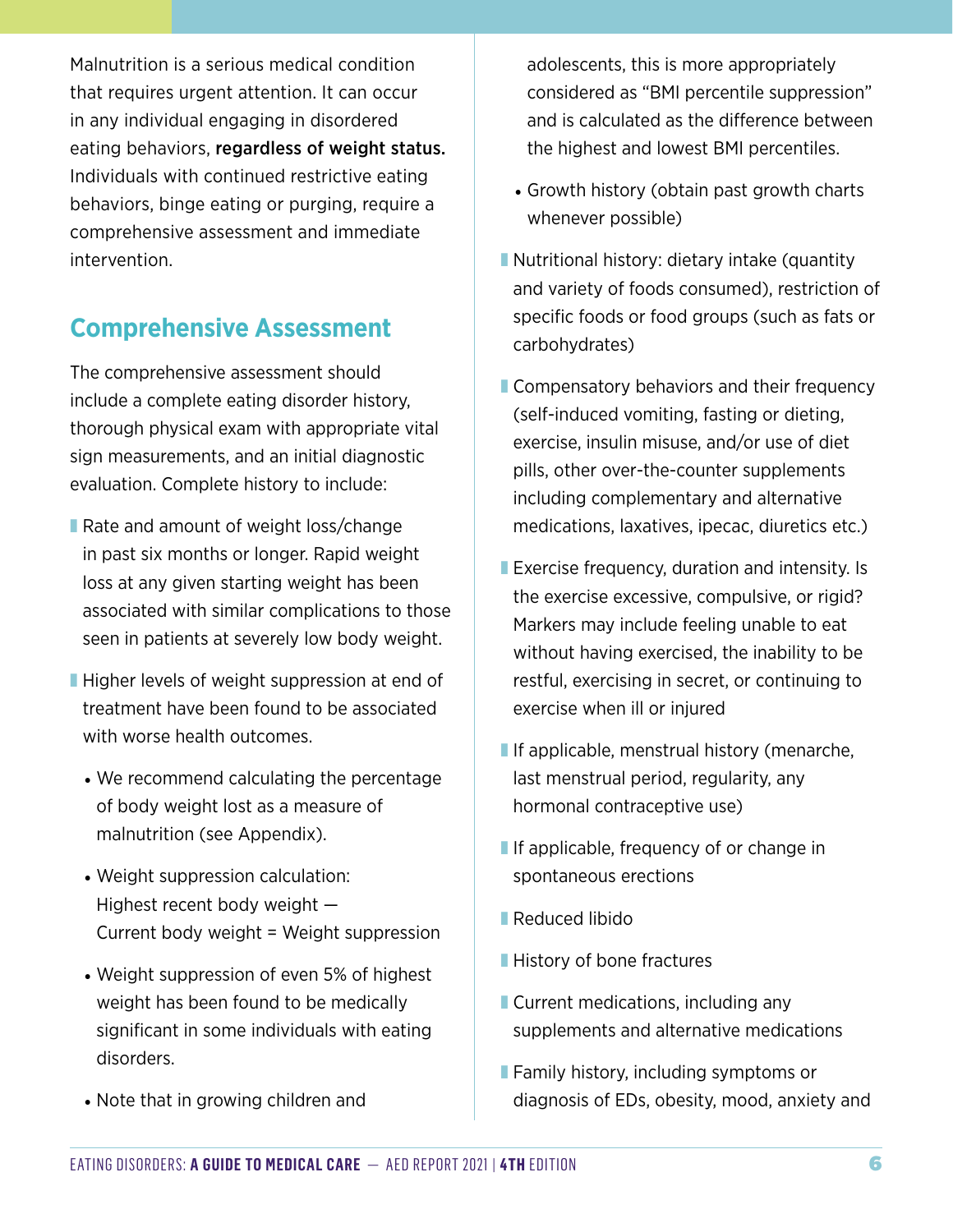substance use disorders

- Psychiatric history, including symptoms of mood, anxiety and substance abuse disorders
- History of trauma (physical, sexual or emotional)

#### **Physical examination to include:**

- Measurement of height, weight, and body mass index (BMI = weight  $(kg)/$ height  $(m2)$ ); as well as age and sex-specific percentiles if under 20 years of age
- Plotting measurements on growth curve with previous heights, weights, and BMIs
- **I** Lying and standing heart rate and blood pressure
- Oral temperature

#### **Initial diagnostic evaluation:**

- Laboratory and other diagnostic studies recommended for consideration in evaluating a patient with an ED, along with potential corresponding abnormalities seen in patients with EDs, are outlined in the following chart.
- **It is important to note that laboratory** studies may be normal even with significant malnutrition
	- CDC growth curves: **[Clinical Growth Chart](https://www.cdc.gov/growthcharts/clinical_charts.htm)s**
	- CDC BMIz scores: **[Data Tables](https://www.cdc.gov/growthcharts/data_tables.htm)**

# **Published medical treatment guidelines:**

- Identification and Management of Eating [Disorders in Children and Adolescents](https://pediatrics.aappublications.org/content/147/1/e2020040279)
- Position Paper of the Society for Adolescent [Health and Medicine: Medical Management](https://www.nice.org.uk/guidance/ng69/resources/eating-disorders-recognition-and-treatment-pdf-183758215981)  [of Restrictive Eating Disorders in](https://www.nice.org.uk/guidance/ng69/resources/eating-disorders-recognition-and-treatment-pdf-183758215981)  [Adolescents and Young Adults](https://www.nice.org.uk/guidance/ng69/resources/eating-disorders-recognition-and-treatment-pdf-183758215981)
- **Initial Evaluation, Diagnosis, and Treatment** [of Anorexia Nervosa and Bulimia Nervos](https://www.aafp.org/afp/2015/0101/afp20150101p46.pdfhttp://)*a*
- Royal Australian And New Zealand College [of Psychiatrists Clinical Practice Guidelines](Royal Australian and New Zealand
College of Psychiatrists clinical
practice guidelines for the treatment of
eating disorders)  [for the Treatment of Eating Disorders](Royal Australian and New Zealand
College of Psychiatrists clinical
practice guidelines for the treatment of
eating disorders)
- Treating Eating Disorders: A Quick [Reference Guide](https://psychiatryonline.org/pb/assets/raw/sitewide/practice_guidelines/guidelines/eatingdisorders-guide.pdf)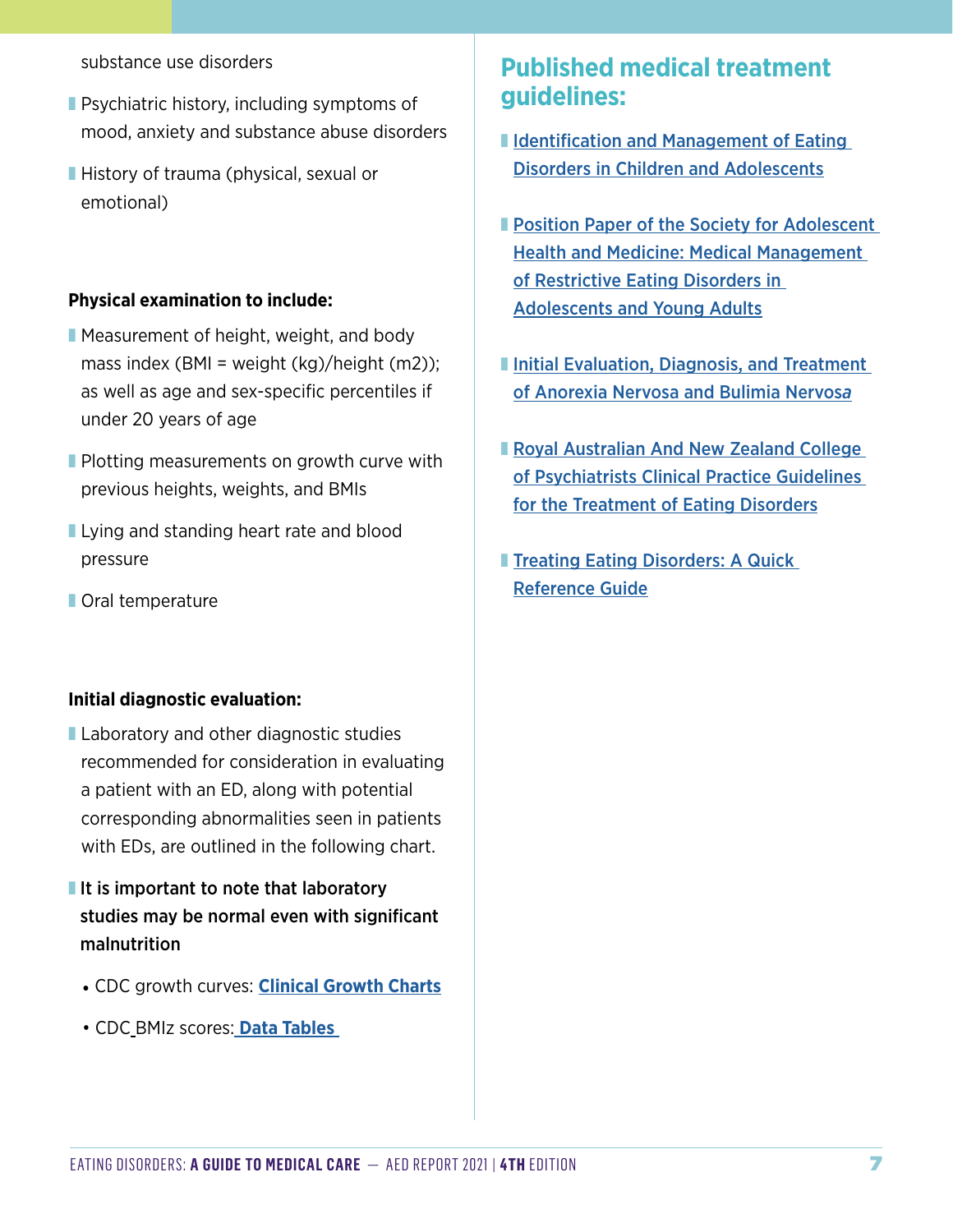| <b>Basic diagnostic tests</b>                                                                       | <b>Potential abnormal findings in a patient</b>                                                                                                    |  |
|-----------------------------------------------------------------------------------------------------|----------------------------------------------------------------------------------------------------------------------------------------------------|--|
| indicated for all patients with                                                                     | with an ED                                                                                                                                         |  |
| a suspected ED                                                                                      |                                                                                                                                                    |  |
|                                                                                                     |                                                                                                                                                    |  |
| Complete blood count                                                                                | Leukopenia, anemia, or thrombocytopenia                                                                                                            |  |
| Comprehensive metabolic panel to<br>include electrolytes, renal function<br>tests and liver enzymes | Glucose: $\frac{1}{2}$ (poor nutrition)                                                                                                            |  |
|                                                                                                     | Sodium: ↓ (water loading or laxatives)                                                                                                             |  |
|                                                                                                     | Potassium: ↓ (vomiting, laxatives, diuretics)                                                                                                      |  |
|                                                                                                     | Chloride: $\downarrow$ (vomiting, laxatives)                                                                                                       |  |
|                                                                                                     | Blood bicarbonate: $\uparrow$ (vomiting), $\downarrow$ (laxatives)                                                                                 |  |
|                                                                                                     | Blood urea nitrogen: 1 (dehydration)                                                                                                               |  |
|                                                                                                     | Creatinine: $\uparrow$ (dehydration, renal dysfunction), $\downarrow$ (poor<br>muscle mass)                                                        |  |
|                                                                                                     | Calcium: slightly $\frac{1}{2}$ (poor nutrition at the expense of bone)                                                                            |  |
|                                                                                                     | Phosphate: $\downarrow$ (poor nutrition and early refeeding syndrome)                                                                              |  |
|                                                                                                     | Magnesium: $\downarrow$ (poor nutrition, laxative use)                                                                                             |  |
|                                                                                                     | Total protein/albumin: 1 (in early malnutrition at the<br>expense of muscle mass or milk of magnesia use), $\downarrow$ (in<br>later malnutrition) |  |
|                                                                                                     | Aspartate aminotransaminase (AST), Alanine<br>aminotransaminase (ALT): <sup>*</sup> : ( starvation)                                                |  |
| Electrocardiogram (ECG)                                                                             | Bradycardia (low heart rate), prolonged QTc (>450msec),                                                                                            |  |
|                                                                                                     | other arrhythmias                                                                                                                                  |  |
|                                                                                                     |                                                                                                                                                    |  |
| <b>Additional diagnostic tests to</b><br>consider                                                   | Potential abnormal findings in a patient with an ED                                                                                                |  |
| Thyroid hormone testing                                                                             | TSH: ↓ or normal                                                                                                                                   |  |
|                                                                                                     | T4: $\downarrow$ or normal (euthyroid sick syndrome)                                                                                               |  |
|                                                                                                     | T3: $\downarrow$ if below metabolically healthy weight                                                                                             |  |
| Gonadotropins (LH and FSH) and sex<br>steroids (estradiol and testosterone)                         | LH, FSH, estradiol (women) and testosterone (men) levels:<br>↓ or low normal                                                                       |  |
| Erythrocyte sedimentation rate (ESR)                                                                | ESR: $\downarrow$ (starvation)                                                                                                                     |  |
| Prealbumin                                                                                          | Prealbumin: $\frac{1}{2}$ (in protein-calorie malnutrition) – but only<br>reflective of the past 72 hours pre-test                                 |  |
|                                                                                                     |                                                                                                                                                    |  |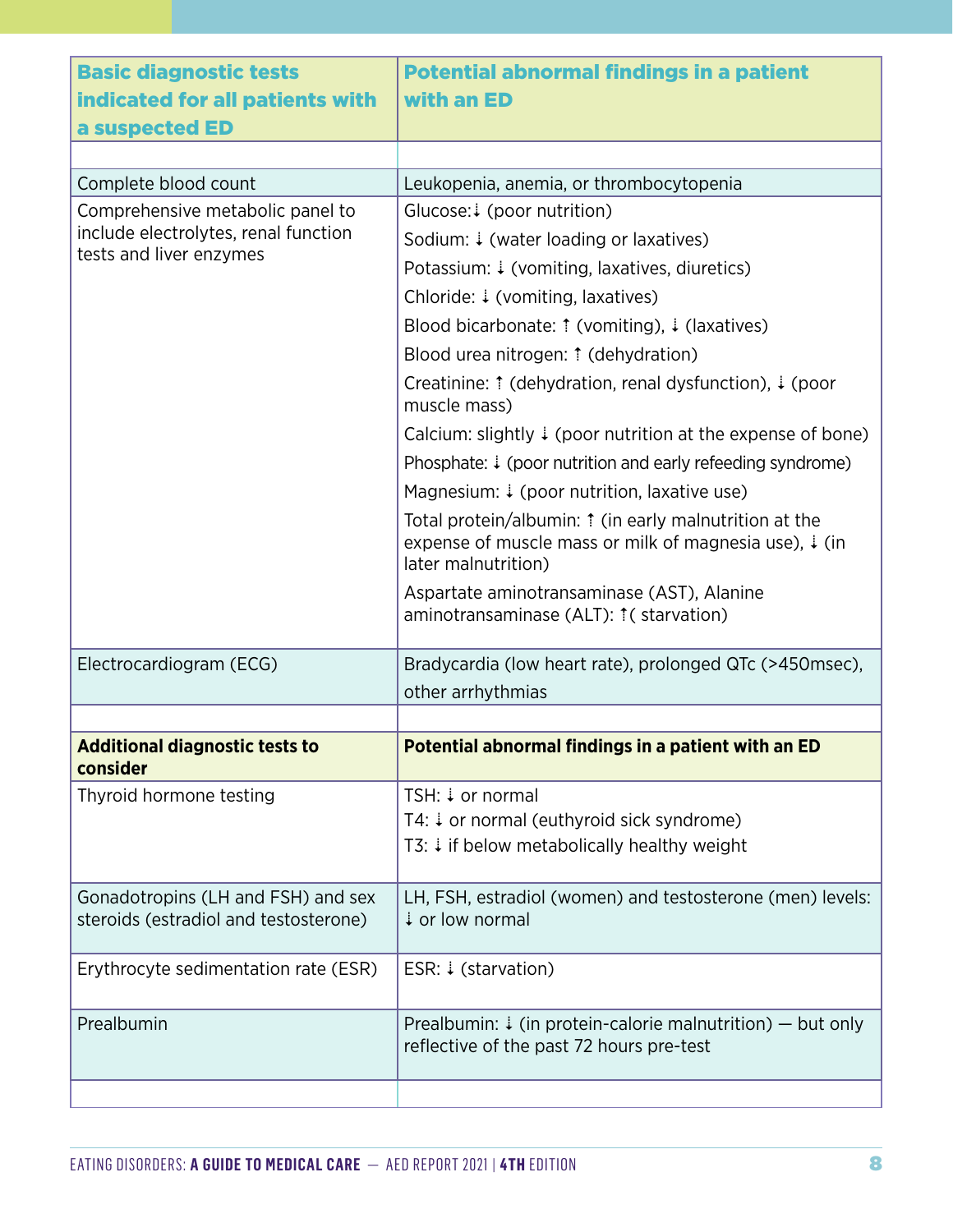| <b>Criteria Supportive of Hospitalization</b><br><b>for Acute Medical Stabilization</b>                                                                                                                                                                                                                                                                                                                                                                                                                                                                                                                                                                                                                                                                                                                                                                                                                                                                                                                                            | <b>Criteria for Hospitalization for Acute</b><br><b>Psychiatric Stabilization</b>                                                                                                                                                        |  |
|------------------------------------------------------------------------------------------------------------------------------------------------------------------------------------------------------------------------------------------------------------------------------------------------------------------------------------------------------------------------------------------------------------------------------------------------------------------------------------------------------------------------------------------------------------------------------------------------------------------------------------------------------------------------------------------------------------------------------------------------------------------------------------------------------------------------------------------------------------------------------------------------------------------------------------------------------------------------------------------------------------------------------------|------------------------------------------------------------------------------------------------------------------------------------------------------------------------------------------------------------------------------------------|--|
|                                                                                                                                                                                                                                                                                                                                                                                                                                                                                                                                                                                                                                                                                                                                                                                                                                                                                                                                                                                                                                    |                                                                                                                                                                                                                                          |  |
|                                                                                                                                                                                                                                                                                                                                                                                                                                                                                                                                                                                                                                                                                                                                                                                                                                                                                                                                                                                                                                    |                                                                                                                                                                                                                                          |  |
| Presence of one or more of the following                                                                                                                                                                                                                                                                                                                                                                                                                                                                                                                                                                                                                                                                                                                                                                                                                                                                                                                                                                                           | Presence of one or more of the following                                                                                                                                                                                                 |  |
| $1 \le 75\%$ median BMI for age, sex, and height, or<br>prolonged severe caloric restriction causing<br>significant weight loss in the absence of<br>underweight<br>2. Hypoglycemia<br>3. Electrolyte disturbance (hypokalemia,<br>hyponatremia, hypophosphatemia and/or<br>metabolic acidosis or alkalosis)<br>4. ECG abnormalities (e.g., prolonged<br>QTc>450msec, bradycardia, other arrhythmias)<br>5. Hemodynamic instability<br>• Bradycardia<br>• Orthostatic hypotension<br>• Hypothermia<br>6. Acute medical complications of malnutrition<br>(e.g., syncope, seizures, cardiac failure,<br>pancreatitis, etc.)<br>7. Acute severe food refusal unresponsive to<br>outpatient treatment<br>8. Comorbid psychiatric or medical condition<br>that prohibits or limits appropriate outpatient<br>treatment (e.g., severe depression, suicidal<br>ideation, obsessive compulsive disorder, type 1<br>diabetes mellitus)<br>9. Uncertainty of the diagnosis of an ED<br><b>Other Considerations Regarding Hospitalization</b> | 1. Suicidal thoughts or behaviors<br>2. Aggression or unsafe behaviors<br>3. Other significant psychiatric comorbidity<br>that interferes with ED treatment (anxiety,<br>depression, obsessive compulsive disorder,<br>mood instability) |  |
|                                                                                                                                                                                                                                                                                                                                                                                                                                                                                                                                                                                                                                                                                                                                                                                                                                                                                                                                                                                                                                    |                                                                                                                                                                                                                                          |  |
| 1. Inability to address symptoms at a lower level of care.<br>Dinan police and for propriety leaker down up also to be a popular line of the structure to a                                                                                                                                                                                                                                                                                                                                                                                                                                                                                                                                                                                                                                                                                                                                                                                                                                                                        |                                                                                                                                                                                                                                          |  |

- 2. Binge eating and/or purging behaviors unable to be controlled in outpatient setting or lower level of care
- 3. Inadequate social support and/or follow up medical or psychiatric care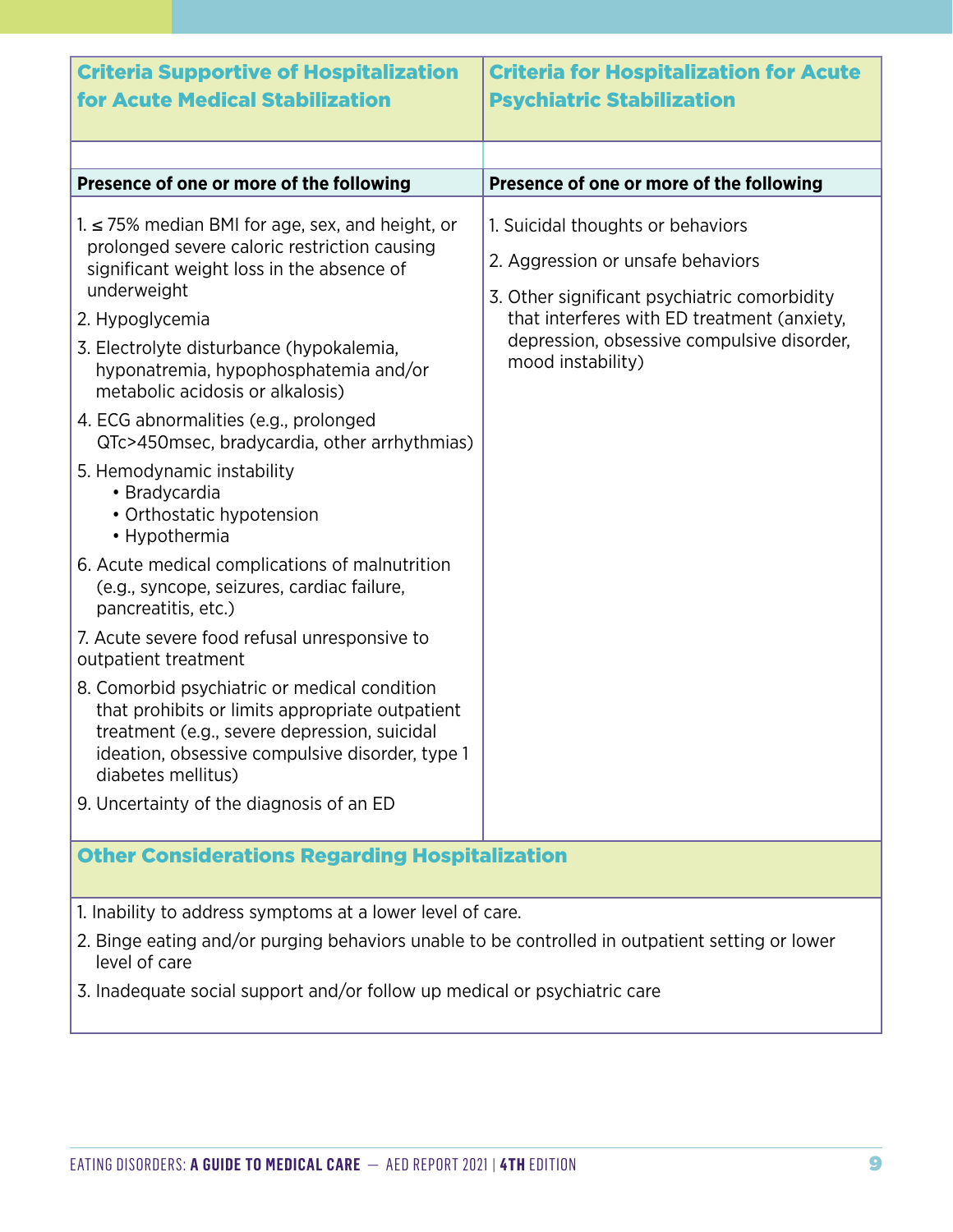# <span id="page-13-0"></span>HOW Do I Treat?

# **Goals of Treatment**

It is important to note that full resolution of symptoms may take an extended period of treatment. Psychological symptoms may transiently increase with initial treatment and improvement in physical health. Recognize that EDs are not merely fads, phases, or lifestyle choices. They are biologically-based, heritable disorders. People do *not* choose to have EDs and they *can* fully recover from them.

Medical stabilization, nutritional rehabilitation to achieve weight restoration and address nutrient deficiencies, management of refeeding and its potential complications, and interruption of purging/compensatory behaviors should be the immediate goals of treatment for all patients with EDs. Additional psychological and other therapeutic goals can be addressed in parallel when appropriate.

#### ❚ **Medical treatment**

- Management of acute and chronic medical conditions (medical stabilization, as presented above)
- Spontaneous (not hormonallyinduced) resumption of menses (where appropriate), or resumption of appropriate pubertal progression and gonadal hormone levels

# ❚ **Nutritional rehabilitation**

- Weight restoration
- Restore meal patterns that promote health and social connections
- Broaden food repertoire and macronutrient balance

#### ❚ **Normalization of eating behavior**

- Cessation of restrictive or binge eating and/or purging behaviors
- Elimination of disordered or ritualistic eating behaviors
- Eating without over-concern about foods; elimination of fears around eating

#### ❚ **Psychosocial stabilization**

- Evaluation and treatment of any comorbid psychological diagnoses
- Re-establishment of appropriate social engagement
- Improvement in psychological symptoms associated with ED
- Improved body image

# **Ongoing Management**

Following initial stabilization, ongoing evidencebased treatment delivered by a multidisciplinary team of healthcare professionals with expertise in the care of patients with EDs is essential for full recovery. Optimal care includes medical, psychological, nutritional, and, for some patients, psychopharmacologic services. Family members (i.e., parents, spouses, partners) should be included in ED treatment whenever possible.

Eating disorders usually involve some periods of restriction of intake. All patients benefit from reversal of restriction. In all patients with an ED, restoration or maintenance of an appropriate, healthy weight consistent with their preillness trajectory will significantly improve their physical, psychological, social, and emotional functioning. Suggestions on how loved ones can conceptualize the importance of nutrition are found at: [The Importance of Nutrition for](https://simplebooklet.com/nutritionguide2015#page=1)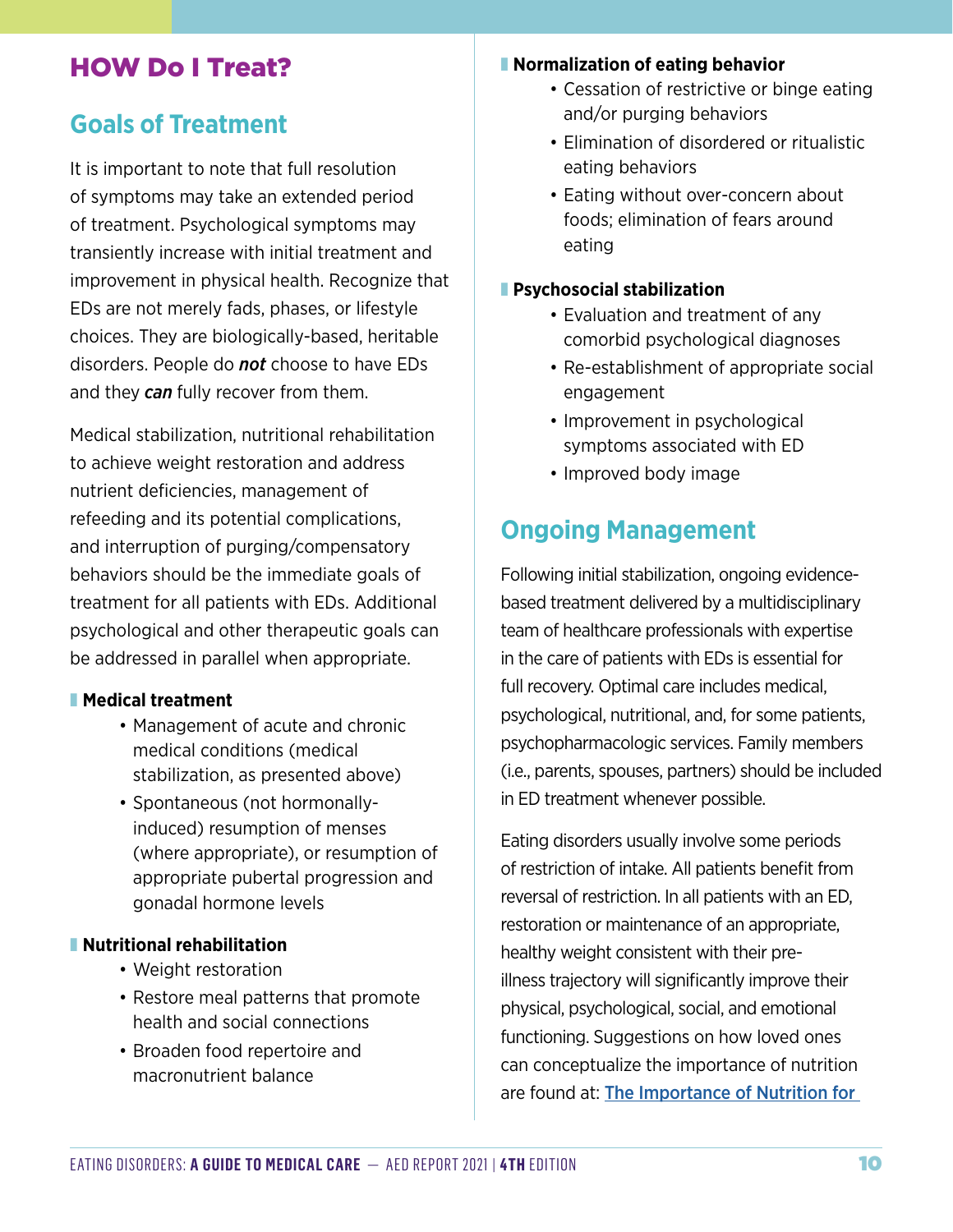[Understanding and Treating Eating Disorders](https://simplebooklet.com/nutritionguide2015#page=1), and a guide for providers is **Guidebook for** [Nutrition Treatment of Eating Disorders](https://higherlogicdownload.s3.amazonaws.com/AEDWEB/27a3b69a-8aae-45b2-a04c-2a078d02145d/UploadedImages/Publications_Slider/FINAL_AED_Purple_Nutrition_Book.pdf). Failure to fully restore weight correlates with poor outcomes and maintenance of a healthy weight strongly correlates with improved outcomes.

Weight restoration alone is not sufficient in itself for full recovery. It is equally important that distorted body image and other ED thoughts/ behaviors, psychological and psychiatric comorbidities and any social or functional impairments be addressed by qualified professionals during the treatment of patients with EDs. Psychologic treatment guidelines for children are here: [Practice Parameter for the Assessment](https://www.jaacap.org/article/S0890-8567(15)00070-2/pdf)  [and Treatment of Children and Adolescents](https://www.jaacap.org/article/S0890-8567(15)00070-2/pdf)  [With Eating Disorders](https://www.jaacap.org/article/S0890-8567(15)00070-2/pdf), and [Canadian Practice](https://jeatdisord.biomedcentral.com/track/pdf/10.1186/s40337-020-0277-8.pdf)  [Guidelines for the Treatment of Children and](https://jeatdisord.biomedcentral.com/track/pdf/10.1186/s40337-020-0277-8.pdf)  [Adolescents with Eating Disorder](https://jeatdisord.biomedcentral.com/track/pdf/10.1186/s40337-020-0277-8.pdf)s, and for adults are here: [Guideline Watch: Practice Guideline for](https://psychiatryonline.org/pb/assets/raw/sitewide/practice_guidelines/guidelines/eatingdisorders-watch.pdf)  [the Treatment of Patients with Eating Disorders,](https://psychiatryonline.org/pb/assets/raw/sitewide/practice_guidelines/guidelines/eatingdisorders-watch.pdf)  [3rd Edition](https://psychiatryonline.org/pb/assets/raw/sitewide/practice_guidelines/guidelines/eatingdisorders-watch.pdf), and [Practice Guideline for the](https://psychiatryonline.org/pb/assets/raw/sitewide/practice_guidelines/guidelines/eatingdisorders.pdf)  [Treatment of Patients with Eating Disorders: Third](https://psychiatryonline.org/pb/assets/raw/sitewide/practice_guidelines/guidelines/eatingdisorders.pdf)  [Edition](https://psychiatryonline.org/pb/assets/raw/sitewide/practice_guidelines/guidelines/eatingdisorders.pdf), and [Eating Disorders: Recognition and](https://www.nice.org.uk/guidance/ng69/resources/eating-disorders-recognition-and-treatment-pdf-1837582159813)  **[Treatment](https://www.nice.org.uk/guidance/ng69/resources/eating-disorders-recognition-and-treatment-pdf-1837582159813).** Some suggestions on how to choose outpatient psychological treatment for a loved one are described here: [Eating Disorder Treatment:](https://simplebooklet.com/treatmentguide#page=1)  [How to Choose a Treatment Team for a Loved](https://simplebooklet.com/treatmentguide#page=1)  [One with an Eating Disorder in the US](https://simplebooklet.com/treatmentguide#page=1), and [A](https://higherlogicdownload.s3.amazonaws.com/AEDWEB/27a3b69a-8aae-45b2-a04c-2a078d02145d/UploadedImages/Publications_Slider/FINAL_AED_Psycholohgical_book.pdf)  [Guide to Selecting Evidence-based Psychological](https://higherlogicdownload.s3.amazonaws.com/AEDWEB/27a3b69a-8aae-45b2-a04c-2a078d02145d/UploadedImages/Publications_Slider/FINAL_AED_Psycholohgical_book.pdf)  [Therapies for Eating Disorders](https://higherlogicdownload.s3.amazonaws.com/AEDWEB/27a3b69a-8aae-45b2-a04c-2a078d02145d/UploadedImages/Publications_Slider/FINAL_AED_Psycholohgical_book.pdf).

# **Refeeding Syndrome**

Refeeding syndrome describes the clinical and metabolic derangements that can occur during refeeding (orally, enterally, or parenterally) of a malnourished patient. The clinical features of refeeding syndrome include edema, cardiac and/or respiratory failure, gastrointestinal problems, profound muscle weakness, delirium and, in extreme cases, death. Laboratory abnormalities may include hypophosphatemia (most significant), hypoglycemia, hypokalemia, and hypomagnesemia. Refeeding syndrome can occur in patients of any age and weight, and is a potentially fatal condition requiring specialized care on an inpatient unit. This paper describes some of the pathophysiologic mechanisms behind refeeding syndrome: [The Importance of the Refeeding Syndrome](https://www.hopkinsmedicine.org/gim/_pdf/consult/refeeding_syndrome.pdf)

# **Risk factors for refeeding syndrome include:**

- The degree of malnutrition at presentation: <75% median BMI in adolescents, BMI <15kg/ m2 at highest risk in adults, patients with rapid or profound weight loss, including those who present at any weight after rapid weight loss (>10-15% of total body mass in  $3 - 6$  months)
- Patients who are chronically undernourished and those who have had little or no energy intake for more than 10 days
- History of refeeding syndrome
- Patients with significant alcohol intake (these patients are also at risk for the development of Wernicke's encephalopathy with refeeding. Prior to refeeding they should receive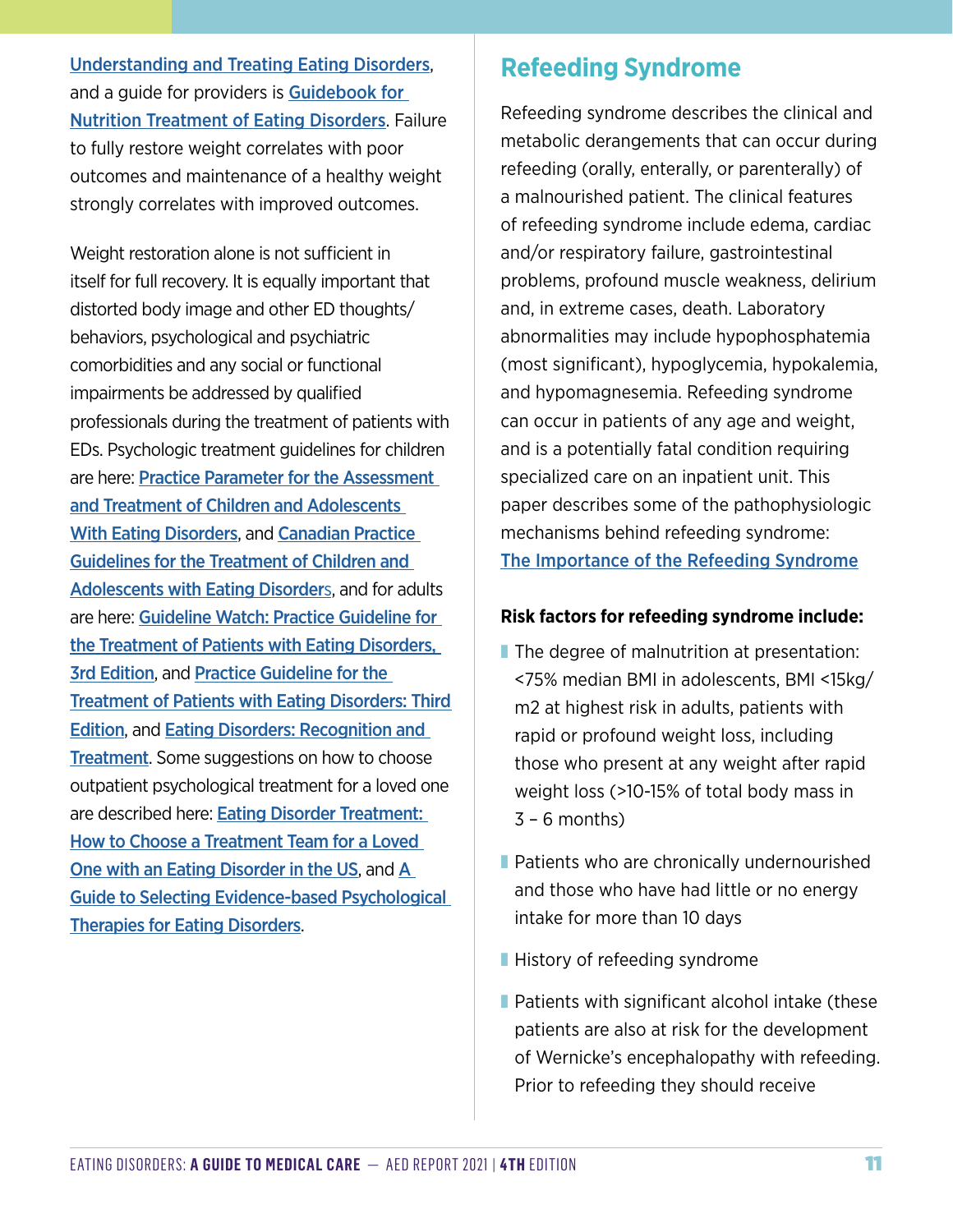thiamine and folate supplementation)

- Post-bariatric surgery patients with significant weight loss (increased risk with electrolyte losses from malabsorption) as well as higher risk of Wernicke's encephalopathy — should also receive thiamine
- Patients with a history of diuretic, laxative or insulin misuse
- Patients with abnormal electrolytes prior to refeeding

IMPORTANT — Consider initiating refeeding in an inpatient setting if one or more risk factors for refeeding are present. Ideally patients should be admitted to a hospital that has access to or onsite ED specialist support.

# **How to Prevent and Manage Refeeding Syndrome**

- Know the signs, symptoms, and risk factors for refeeding syndrome.
- Whenever possible, refer patients at risk for refeeding syndrome to physicians with expertise in medical and behavioural management of EDs and/or admit to an inpatient medical or medical-psychiatric unit with this expertise.
- Serum electrolytes (sodium, potassium, phosphorous, and magnesium) and glucose should be checked prior to initiating refeeding. Be aware that these may be normal prior to refeeding and will reach their lowest point 3 – 7 days after initiation of nutritional rehabilitation.
- Monitor blood glucose frequently. Both preprandial and postprandial glucose levels are often low in severely malnourished patients with AN.
- While treating a patient on an inpatient unit, monitor serum electrolytes and glucose frequently (at least daily if significantly abnormal) during early refeeding until stabilized (at least 72 hours).
- Replete all electrolyte deficiencies. Oral repletion is preferable but intravenous (IV) supplementation may be necessary. It is not necessary to correct fluid and electrolyte imbalance before initiating feeding. With careful monitoring, this can be safely achieved simultaneously.
- Start a multivitamin daily prior to initiating and throughout refeeding. Consider thiamine supplementation in severely malnourished patients due to the risk of Wernicke's encephalopathy.
- Monitor fluid replacement to avoid overload. The preferred rehydration route is oral. In cases where IV fluid is deemed necessary, it is best to avoid large volume fluid boluses due to risk of third spacing. Replace losses slowly instead with continuous IVF at low rates (e.g. 50 – 75 cc/hour for adult patients or  $\frac{1}{2}$ normal maintenance in children).
- Closely monitor fluid balance (total fluid intake and total fluid output), vital signs, electrolytes, liver function, and cardiac and mental status of all patients during refeeding.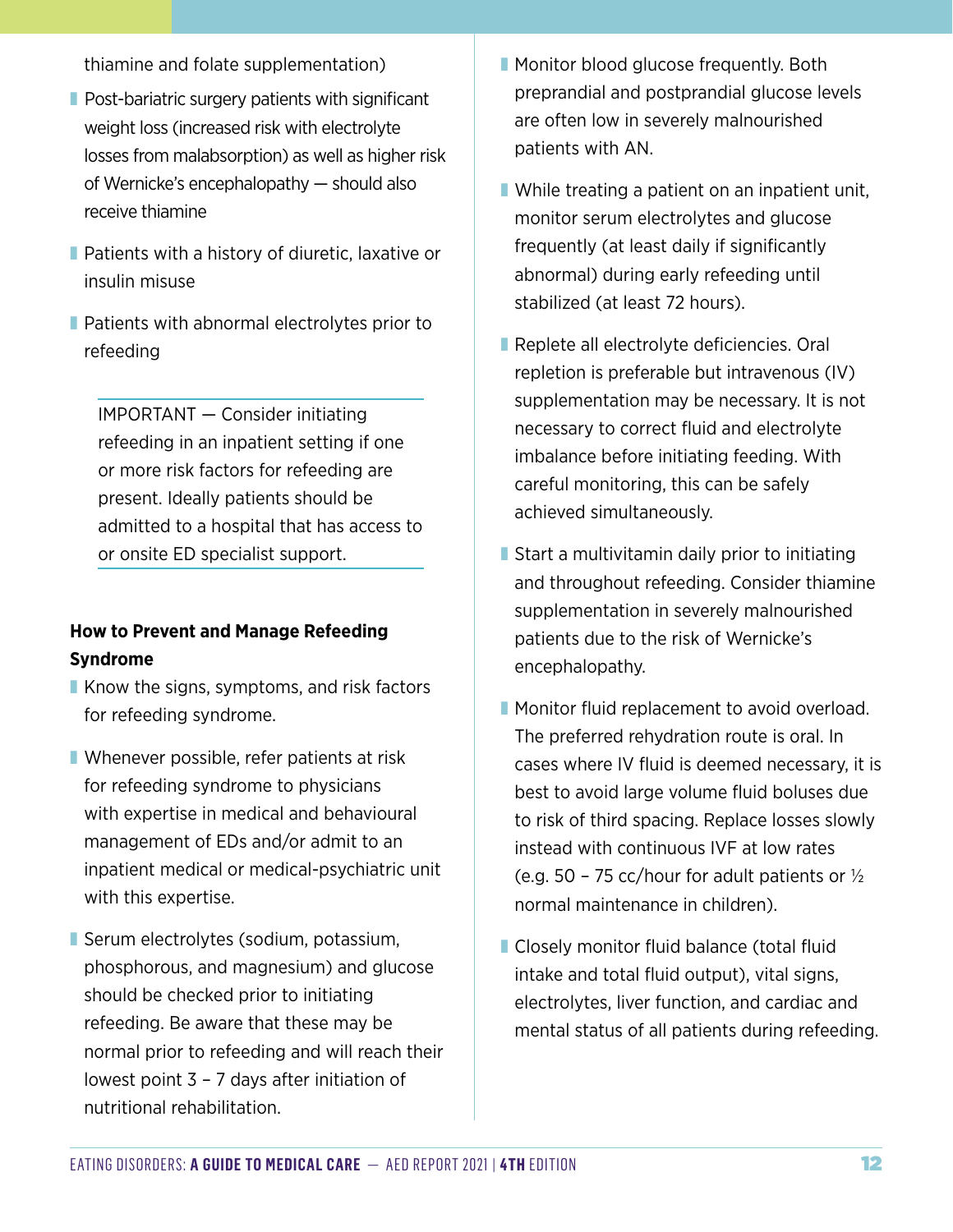# **Underfeeding**

Underfeeding due to overly cautious (low) rates of refeeding can lead to further weight loss and may be associated with a worse prognosis, slower response to treatment and even death in seriously malnourished patients.

#### **Methods of Nutritional Rehabilitation:**

- "Start low and go slow" methods of nutritional rehabilitation, also called refeeding, have recently been challenged, and more rapid provision of calories with close medical monitoring is now the evidence-based recommendation during inpatient treatment. Recent studies have suggested safe outcomes with daily calorie start ranges from 1600 – 2400 with increases of 200 – 500 calories every 1 – 3 days, with close monitoring of AST, ALT, magnesium, and phosphorus to detect and prevent sequelae of refeeding syndrome.
- Most patients displaying significant malnutrition (see Appendix) will eventually require high calorie intake (3500-4000 kcal/ day or more) to achieve consistent weight gain once medically stabilized beyond the initial stages of refeeding. This increased intake may be initiated as an inpatient and continued as an outpatient (once the patient is medically stabilized) until complete weight restoration is achieved. At this time a reassessment of nutritional needs should be performed for weight maintenance and/or growth.
- Oral nutritional rehabilitation is always preferred. Supplemental enteral feeds may be indicated when rates of weight gain are low

(<2 lb/week) or access to an expert behavioral refeeding program is limited. Parenteral feeding is not recommended and should only be used in patients without a functional gut.

**Children/adolescents** and their families may need to be reminded that they are in a state of growth and development. Treatment goal weights and nutritional needs will change with time as children and adolescents continue to grow and develop.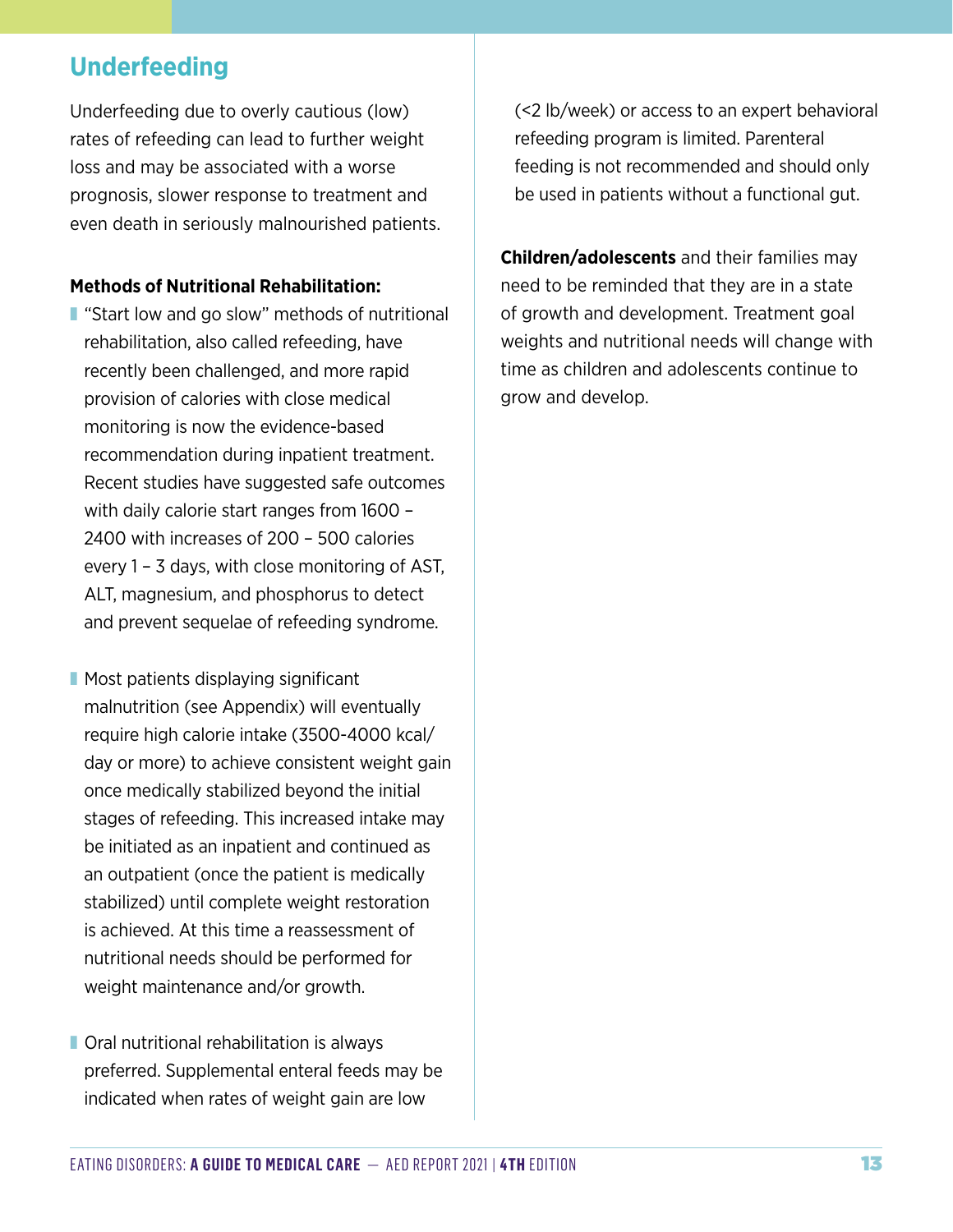# **Information for Medical Specialty Providers**

Individuals with EDs are frequently referred to specialty providers for evaluation of medical complaints. It is important that every provider, regardless of specialty, recognize the signs and symptoms consistent with an ED, manage complications appropriately, and know when to refer a patient for specialized ED evaluation and treatment and/or refer for hospital admission due to significant medical compromise. Collaborative care with an ED specialist is recommended as this is in the best interest of all patients.

For all providers: Please maintain a high index of suspicion for EDs. Keep in mind that EDs may be present in patients of any age, race, gender or size. Screen and refer to specialty care as indicated. A validated screening tool such as the SCOFF (see Appendix 1) may be useful in identifying patients who would benefit from further evaluation for an ED.

# <span id="page-17-0"></span>**Cardiology**

- Bradycardia is a physiologic, adaptive response to starvation and is the most common arrhythmia in patients with EDs. Bradycardia should not be automatically attributed to athleticism or training in patients who are underweight or who have experienced rapid weight loss. Heart block can also be a present on presentation in the setting of low weight or rapid weight loss.
- Cardiologists should consult with ED specialists if they are considering an ED or evaluating a known patient with an ED. Collaborative care

helps put the patient's diagnosis and clinical presentation into an appropriate context.

### <span id="page-17-1"></span>**Dentistry**

- Self-induced vomiting can cause perimylolysis, a smooth erosion of the enamel on lingual and occlusal surfaces of teeth due to exposure to the low pH of acid from the stomach.
- Bilateral parotitis, dental sensitivity, and mucosal ulcerations can also be appreciated in patients with who repeatedly vomit.
- Patients with eating disorders can also have a higher risk of tooth fracture during dental work due to the effects of malnutrition on bone mineral density.

#### **Emergency Medicine**

- Patients with EDs present to emergency departments at rates higher than individuals without EDs for a variety of complaints including GI symptoms, syncope, seizures, and dehydration.
- An emergency department visit may be a patient with an ED's first interaction with healthcare providers. The sooner a patient receives appropriate treatment, the more likely they are to fully recover from their illness. A positive clinician-patient interaction in the emergency department and referral to appropriate ED specialty care may help to significantly reduce the length and severity of illness.
	- Note that serious complications can occur at all weights; patients of higher weights should be taken just as seriously as those at lower weights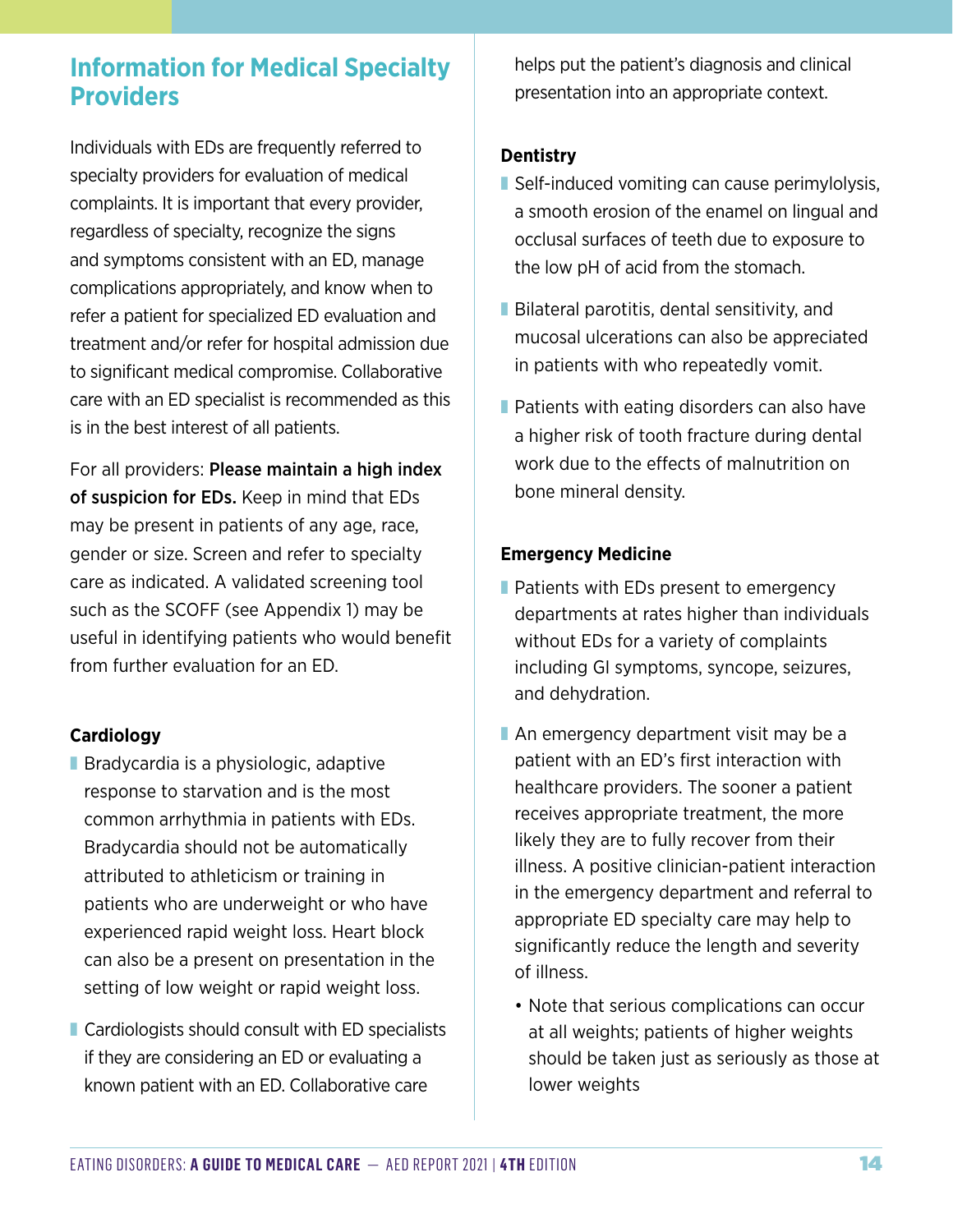- Consult with ED specialists if unclear about the appropriate disposition and follow-up.
- Avoid overly aggressive fluid resuscitation in patients with EDs as this may precipitate volume overload and congestive heart failure due to risk of volume overload, third spacing and congestive heart failure.
	- Use low volume continuous IV fluid rather than large boluses to rehydrate.
- **E** Avoid **excess** glucose administration as this may precipitate refeeding syndrome.
- Severely underweight (BMI<14) patients are at risk of Wernicke Korsakoff's Syndrome and should receive IV thiamine before administering any dextrose.
- Hyponatremia and seizures may be presenting signs of excessive water intake in eating disorder patients.
- Electrolyte monitoring is crucial in high risk patients, especially in those receiving intravenous fluids.
- An AED guide to ER treatment: **Eating** [Disorders in the Emergency Department](https://higherlogicdownload.s3.amazonaws.com/AEDWEB/27a3b69a-8aae-45b2-a04c-2a078d02145d/UploadedImages/Documents/AED_Emergency_Room_Guide_2nd_Edition_WEB.pd)

#### <span id="page-18-0"></span>**Endocrinology**

- Individuals with Type I diabetes and an eating disorder can underdose their insulin to waste glucose and lose weight, leading to dangerous complications. Poor glucose control and/or frequent episodes of DKA in any diabetic patient should prompt evaluation for an eating disorder.
- Consider euthyroid sick syndrome (ESS) in a low weighted patient with abnormal thyroid

studies (normal TSH, decreased T3 levels, may have decreased T4, increased reverse T3). ESS does not require thyroid hormone supplementation and will resolve with weight restoration.

■ Younger patients with eating disorders may present with growth concerns. In particular, patients with AN or ARFID may be at risk for poor growth compared to genetic potential. Growth in patients with eating disorders will often not improve without eating disorder specific care.

#### <span id="page-18-1"></span>**Gastroenterology**

- GI complaints such as constipation, abdominal pain, nausea, hematemesis, frequent heartburn, and early satiety are amongst the most common physical symptoms in persons with EDs. Many patients develop gastroparesis of varying degrees in the setting of chronic undernutrition, and can experience discomfort or pain when an adequate volume is consumed. Delayed gastric emptying is also often associated with self induced vomiting.
- Elevated aminotransferases are also frequently seen in patients with EDs.
- These signs, symptoms and abnormal laboratory values often prompt referral to a gastroenterologist. Symptomatic treatment for GI symptoms may be initiated but treatment of the underlying condition is essential to normalizing GI function. It is important to note that most GI symptoms improve or resolve with resolution of the ED.
- Younger patients with eating disorders may present with failure to thrive. In particular,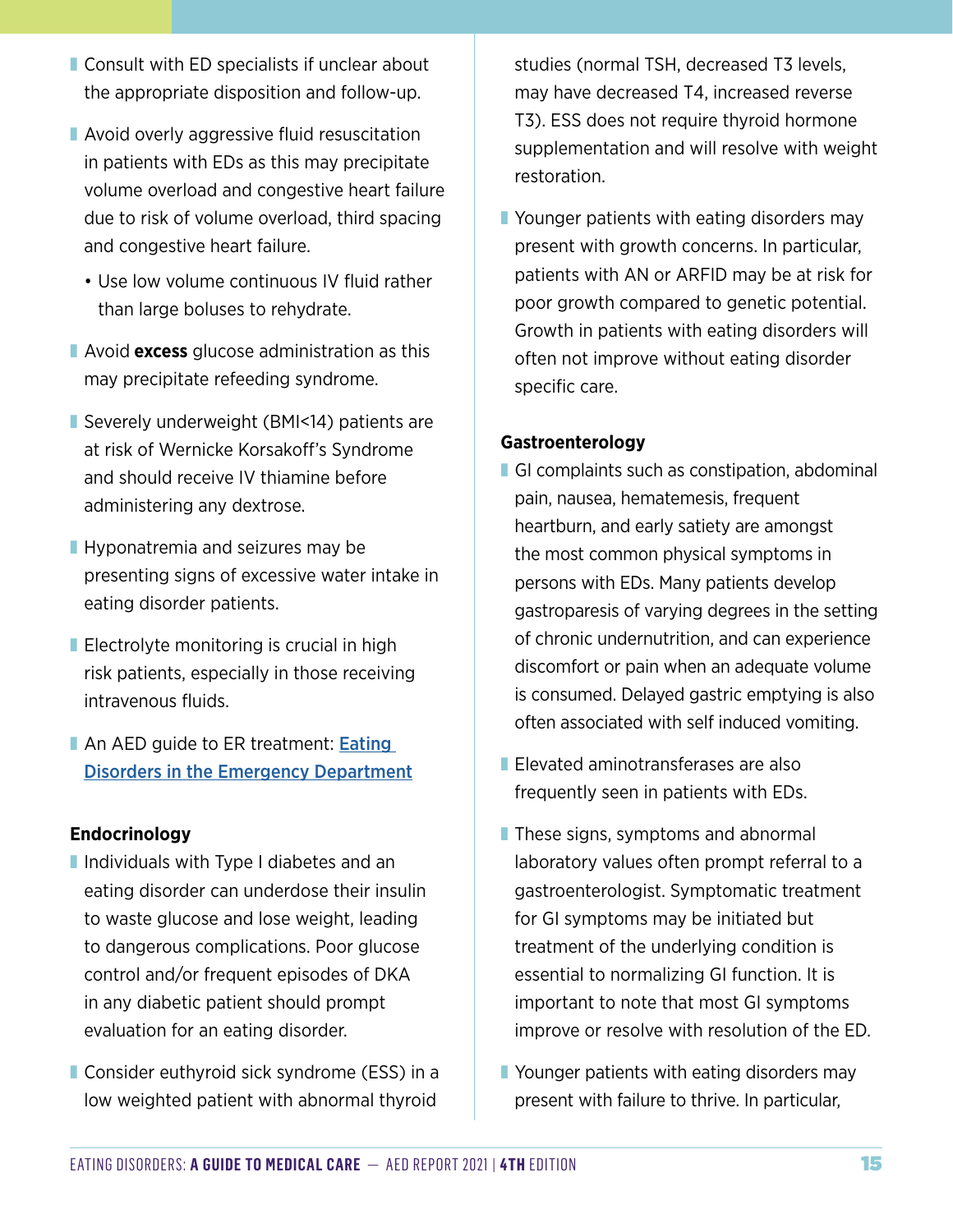patients with ARFID may present with ongoing supplement (PO or NG) dependence. Growth and supplement reliance will often not improve without eating disorders specific care.

#### <span id="page-19-0"></span>**Obstetrics and Gynecology**

- Amenorrhea or oligomenorrhea without other identified cause should prompt evaluation for an ED. Amenorrhea can be associated with dysregulated eating behavior even in the absence of significant weight loss, in individuals at normal or higher BMI with an ED.
- Oral contraceptives (OCPs) for treatment of amenorrhea or oligomenorrhea are not indicated for most patients with ED who do not otherwise require contraception.
- There is no current evidence to support the use of oral estrogen preparations (including OCPs) for treatment of low bone mineral density in a low-weight patient with amenorrhea. Weight restoration and resumption of menses are the treatments of choice. Some small studies have shown benefit to skeletal health using transdermal estrogen for adolescents with anorexia nervosa at a very low BMI.
- Although individuals with EDs may have suppressed ovarian function, pregnancy can still occur.
- Infertility may also be a presenting complaint in patients with EDs. Assisted reproductive technology (ART) is contraindicated in low weighted patients with EDs. These patients are at increased risk of miscarriage, intrauterine growth retardation, low birth weight and other

pregnancy and birth complications with the use of ART and should be encouraged to nutritionally rehabilitate and seek treatment for their ED as a primary recommendation. Following full ED recovery, fertility rates should be considered to be no different from any person trying to get pregnant.

# <span id="page-19-1"></span>**Psychiatry**

- Patients with EDs have high rates of comorbidity with other psychiatric disorders including depression, anxiety, obsessive compulsive disorder, post-traumatic stress disorder, self-harm behaviors and substance abuse, and are at high risk of suicide.
- Patients with EDs may report symptoms of depression or other mental illness without recognizing or revealing ED thoughts or behaviors.
- Anorexia nervosa has the second highest mortality rate of all psychiatric disorders, second only to opiate use disorders. Their identification and appropriate treatment by an ED specialist is imperative.
- Substance use disorder is very common concurrent with eating disorders, and both must be addressed for full recovery.

# <span id="page-19-2"></span>**Pediatrics**

■ Children and adolescents presenting with failure to thrive, fussy or selective eating, gastrointestinal symptoms (e.g., nausea, loss of appetite, constipation), unexplained weight loss, lack of weight gain or delayed growth and development should be evaluated for a possible ED.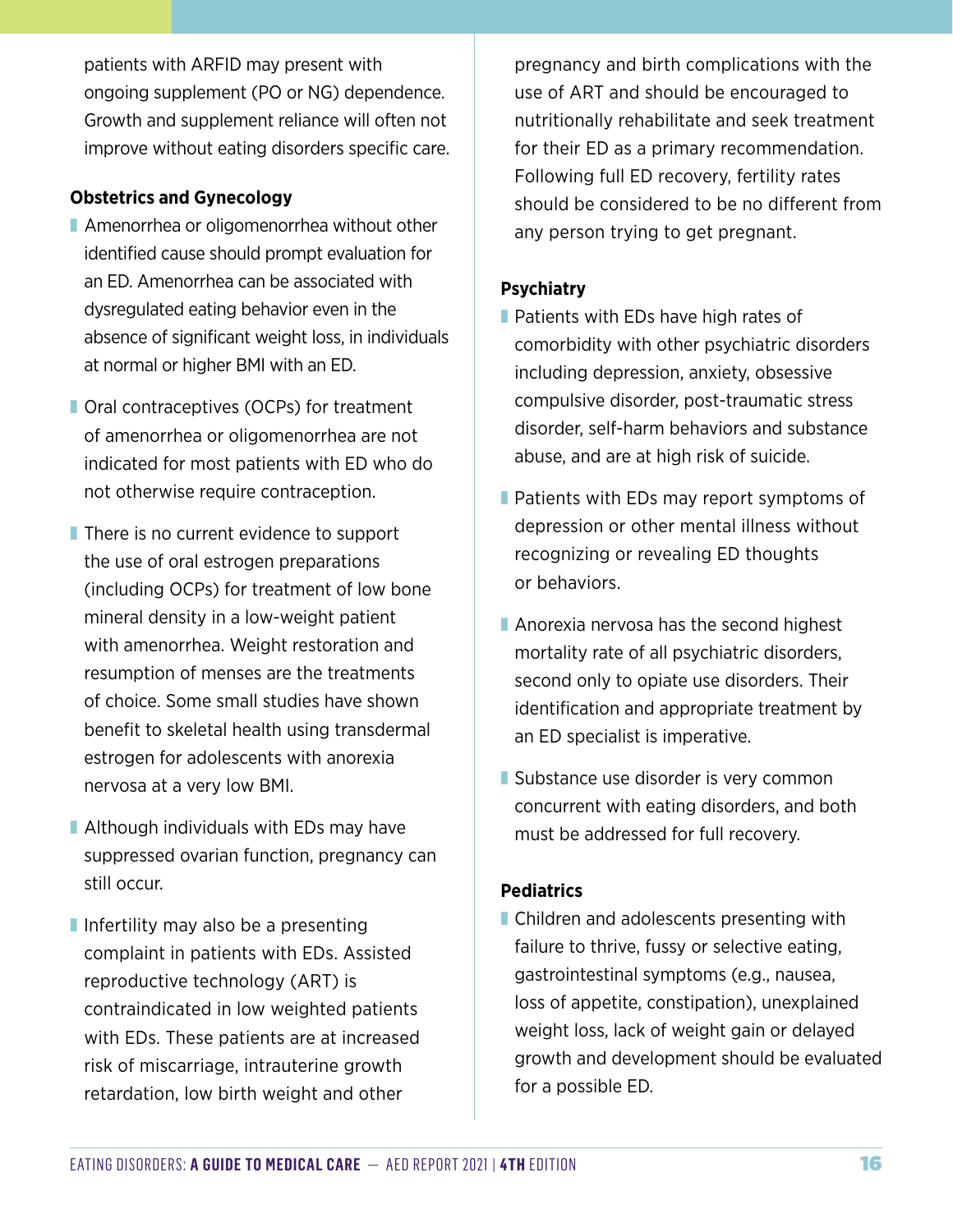- Assessing a child's growth curve is often an important part of evaluating for an eating disorder.
- Carefully consider a parent's concerns about any change in their child's eating behaviors, mood, weight or growth.

#### <span id="page-20-0"></span>**Sports Medicine**

- Relative energy deficiency in sport (RED-S) is a syndrome that results in impaired physiological function of multiple body systems caused by relative energy deficiency due to an imbalance between dietary energy intake and energy expenditure required for health. RED-S was formerly the "Female Athlete Triad" (disordered eating, menstrual disturbance, low bone density), but now includes all genders **The IOC consensus** [statement: beyond the Female Athlete Triad—](https://bjsm.bmj.com/content/bjsports/48/7/491.full.pdf) [Relative Energy Deficiency in Sport \(RED-S](https://bjsm.bmj.com/content/bjsports/48/7/491.full.pdf)). Individuals who participate in the following sport may be at increased risk and include running, cycling, boxing, marital arts, rowing, gymnastics and dance. RED-S can overlap with or evolve into an eating disorder.
- Inadequate nutrition can contribute to decreased athletic performance, repetitive or persistent injuries. Screening for eating disorders in patients who present with these symptoms is essential.
- If individuals diagnosed with RED-S are unable after appropriate education and nutritional prescriptions to increase their intake and either reverse their medical

complications and/or achieve a goal weight, or consistently engage in compulsive or driven exercise, an eating disorder should be strongly considered and multidisciplinary treatment should be sought.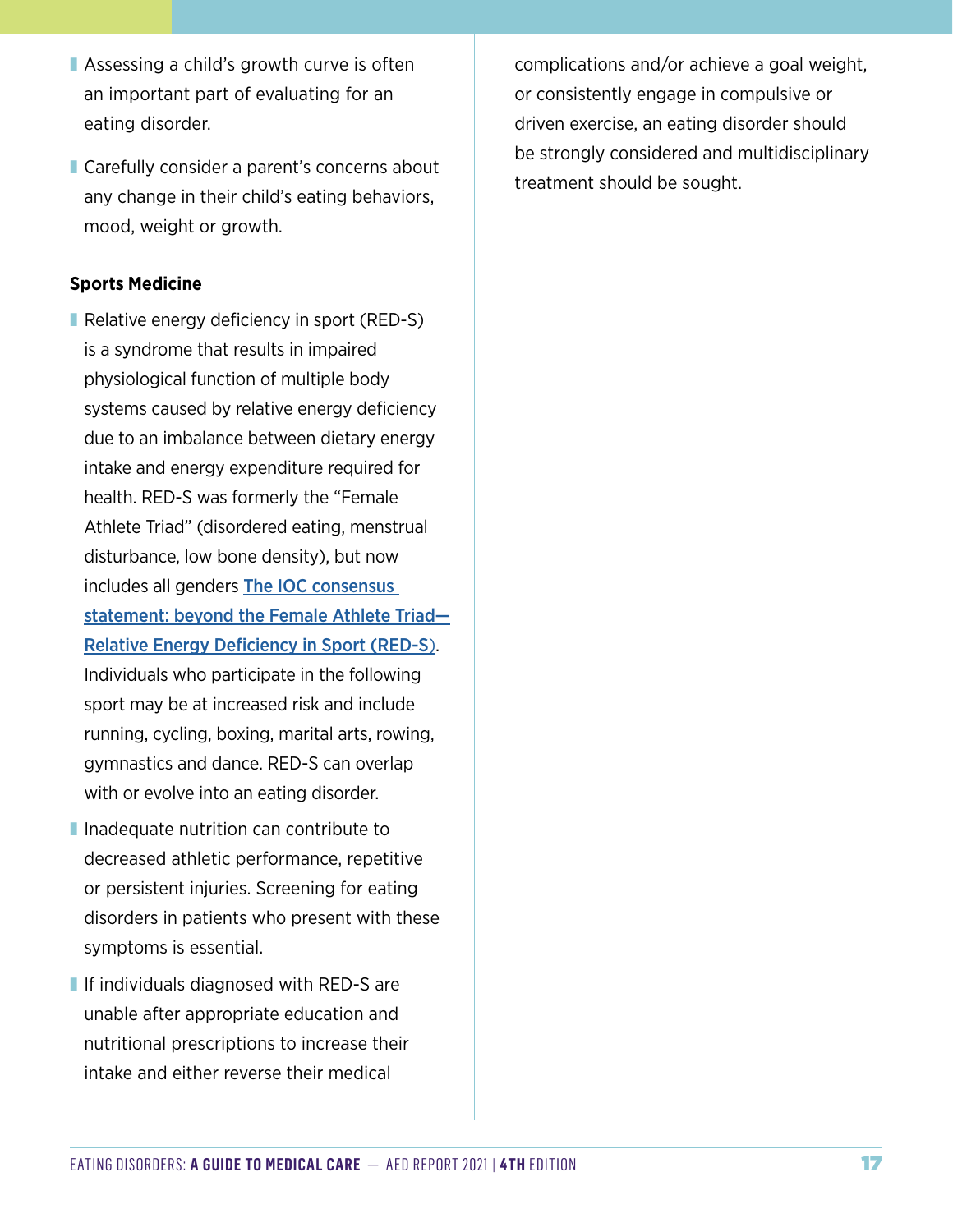# <span id="page-21-0"></span>What CAN I Do?

# **Timely Interventions**

# **1. Patients with EDs may not acknowledge that they are ill, and/or they may be ambivalent about accepting treatment.**

This is a symptom of their illness. Patients may minimize, rationalize, or hide ED symptoms and/or behaviors. Their persuasive rationality and competence in other areas of life can disguise the severity of their illness. Outside support and assistance with decision-making will likely be necessary regardless of age.

# **2. Most often parents/guardians are the frontline help-seekers for children, adolescents, and young adults with EDs.**

Trust their concerns. Even a single consultation about an individual's eating behavior or weight/shape concerns is a strong predictor of the presence or potential development of an ED.

#### **3. Diffuse blame.**

Help families understand that they did not cause the illness; neither did the individual with the ED choose to have it. This recognition facilitates acceptance of the diagnosis, referral, treatment, and minimizes undue stigma associated with having the illness.

# **4. Monitor physical health including vital signs and laboratory tests.**

Patients with an ED should be regularly monitored for acute and chronic medical complications. Assessments should be interpreted in the context of physiological adaptation to malnutrition and purging behavior. Clinicians need to remember that physical exam and laboratory tests may be normal even in the presence of a lifethreatening ED.

# **5. Consider psychiatric risk.**

Always assess for psychiatric risk, including suicidal and self-harm thoughts, plans and/ or intent. Up to half of deaths related to EDs are due to suicide. While some degree of anxiety and depressive symptoms are common on presentation, proper diagnosis of other mental health comorbidities over time is also suggested as adequate treatment can improve outcome.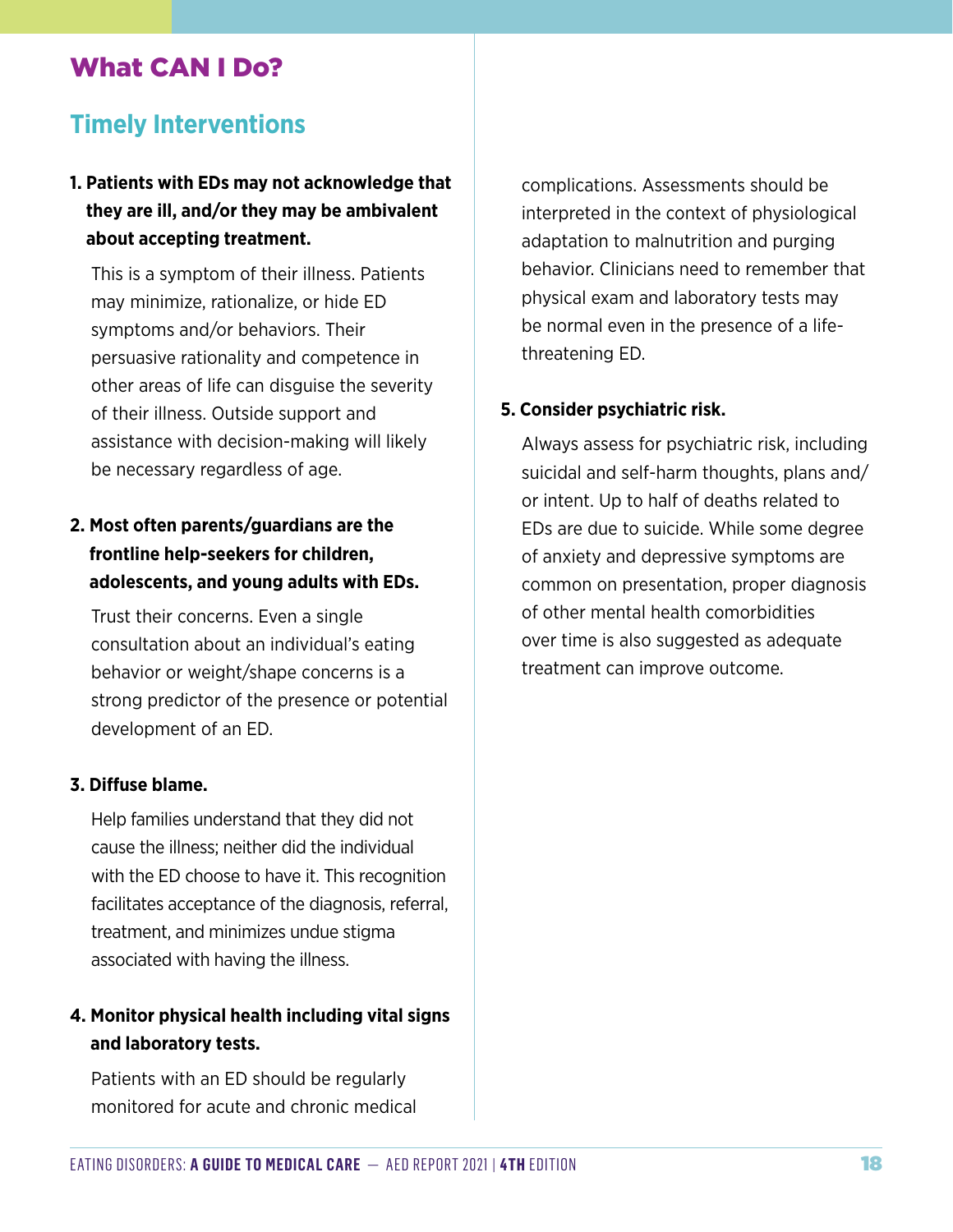# <span id="page-22-0"></span>WHERE Can I Learn More?

# **References**

American Psychiatric Association. (2013). Diagnostic and statistical manual of mental disorders (DSM-5®). American Psychiatric Pub.

Douglas, L. Caring for dental patients with eating disorders. *BDJ Team* 1, 15009 (2015). <https://doi.org/10.1038/bdjteam.2015.9>

American Psychiatric Association. (2013). *Diagnostic and statistical manual of mental disorders (DSM-5®)*. American Psychiatric Pub.

Garber AK, Sawyer SM, Golden NH, Guarda AS, Katzman DK, Kohn MR, Le Grange D, Madden S, Whitelaw M, Redgrave GW. (2016). A systematic review of approaches to refeeding in patients with anorexia nervosa. *International Journal of Eating Disorders.* 49(3), 293-310.

Gaudiani JL, *Sick Enough: A Guide to the Medical Complications of Eating Disorders*, Routledge, 2018.

Hornberger LL, Lane MA; COMMITTEE ON ADOLESCENCE. Hornberger LL, et al. [Identification and Management of Eating](https://pubmed.ncbi.nlm.nih.gov/33386343/)  [Disorders in Children and Adolescents.](https://pubmed.ncbi.nlm.nih.gov/33386343/) Pediatrics. 2021 Jan;147(1):e2020040279. doi: 10.1542/peds.2020-040279. Epub 2020 Dec 21.Pediatrics. 2021. PMID: 33386343

Misra M, Katzman D, Miller KK, et al. Physiologic estrogen replacement increases bone density in adolescent girls with anorexia nervosa.

*Journal of Bone Mineral Research.* 2011;26(10):2430–2438. doi:10.1002/jbmr.447

Mond JM, Myers TC, Crosby RD, Hay PJ, Rodgers B, Morgan JF, Lacey JH, Mitchell JE. (2008). Screening for eating disorders in primary care: EDE-Q versus SCOFF. *Behaviour Research and Therapy.* 46, 612–22.

Sachs K, Andersen D, Sommer J, Winkelman A, Mehler PS. (2015). Avoiding medical complications during the refeeding of patients with anorexia nervosa. *Eating Disorders*. 23(5), 411-421.

The Society for Adolescent Health and Medicine. (2015). Position Paper of the Society for Adolescent Health and Medicine: Medical Management of Restrictive Eating Disorders in Adolescents and Young Adults. *Journal of Adolescent Health*. 56(1), 121–125.

The Society for Adolescent Health and Medicine. (2014). Refeeding hypophosphatemia in hospitalized adolescents with anorexia nervosa: A position statement of the Society for Adolescent Health and Medicine. *Journal of Adolescent Health.* 55(3), 455-457.

For further references and information about the diagnosis and treatment of EDs visit: [www.aedweb.org](http://www.aedweb.org), and [https://www.aedweb.](https://www.aedweb.org/publications) [org/publications](https://www.aedweb.org/publications)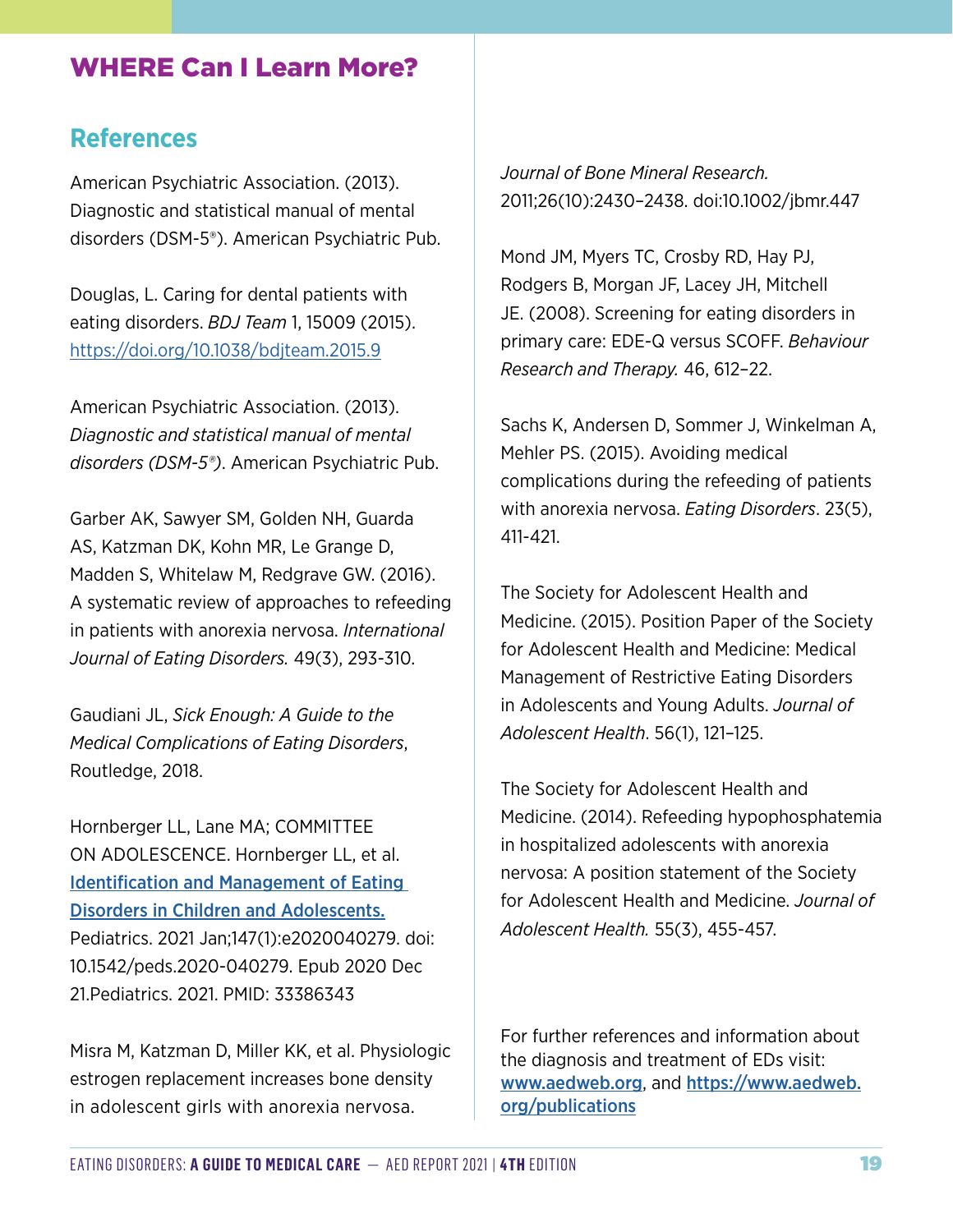# <span id="page-23-0"></span>**Appendix 1**

An example of a validated screening tool for eating disorders — **The SCOFF**.\* Other screening tools are available.

- S Do you make yourself **Sick** because you feel uncomfortably full?
- C Do you worry you have lost **Control** over how much you eat?
- O Have you recently lost more than **One** stone (6.35 kg or 14 lb.) in a three-month period?
- F Do you believe yourself to be **Fat** when others say you are too thin?
- F Would you say **Food** dominates your life?

\*Two or more positive responses on the SCOFF indicates a possible ED and should prompt referral for further evaluation.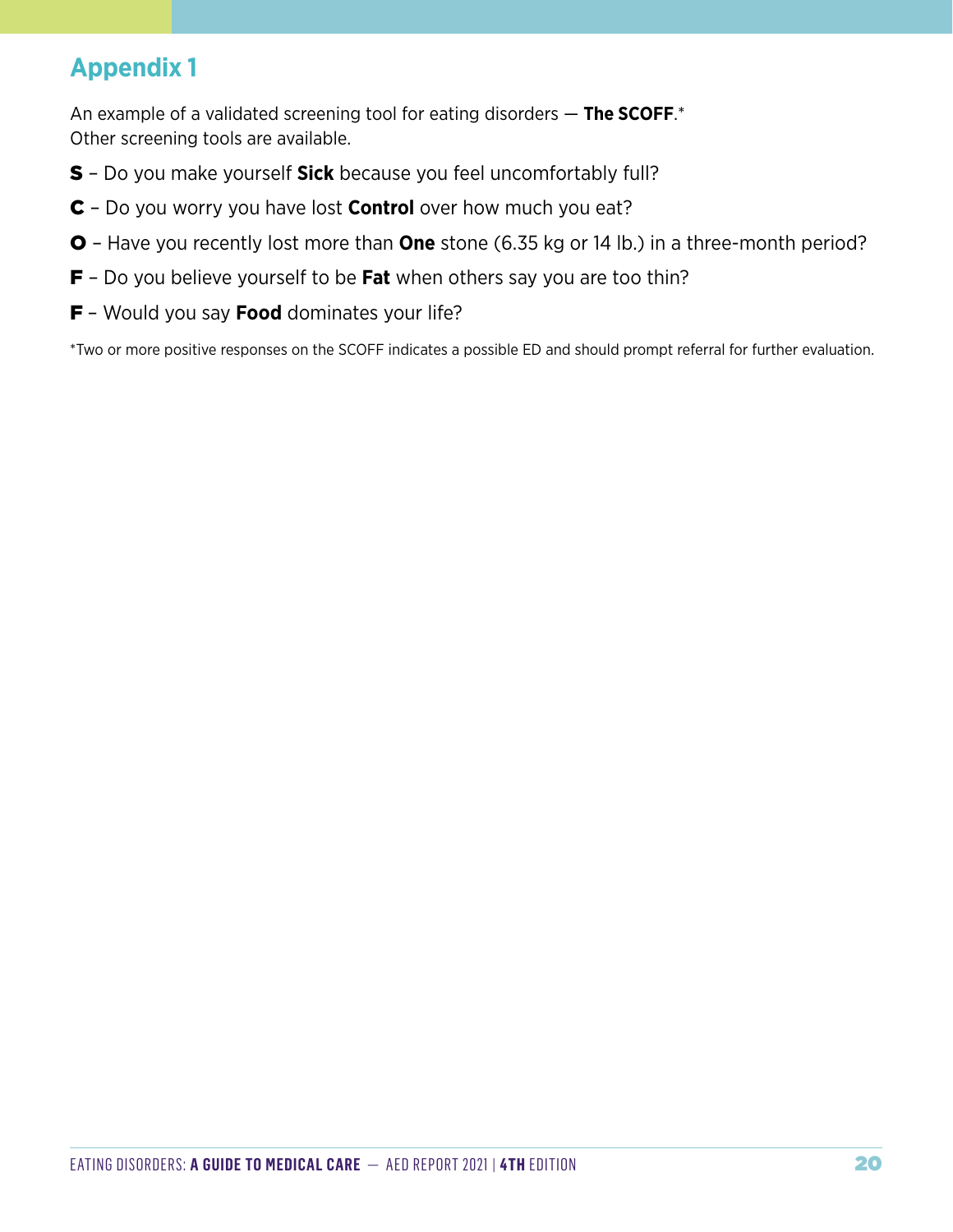# **Appendix 2**

#### **Considerations in the grading of malnutrition**

#### *Mild Malnutrition*

*(consider if any of the following are present)*

- 80-90% median BMI for age/gender using CDC growth curves
- BMI Z-score -1.0 to -1.99
	- In adults these equate to a BMI of 17.2-19.1 in females and 18.4-20.5 in males, in the context of evidence of malnutrition and/or weight loss
- Weight loss > 10% pre-illness weight
- Deceleration in BMI across one Z-score or CDC growth curve line
- Eating 51-75% of estimated needs

#### *Moderate Malnutrition*

*(consider if any of the following are present)*

- 70 79% median BMI for age/gender using CDC growth curves
- BMI Z-score -2.0 to -2.99
	- In adults these equate to a BMI of 15.2 17.2 in females and 16.1-18.4 in males
- Weight loss >15% pre-illness weight
- Deceleration in BMI across two Z-score or CDC growth curve lines
- Eating 26 50% of estimated needs

### *Severe Malnutrition*

*(consider if any of the following are present)*

- <70% median BMI for age/gender using CDC growth curves
- $B$ MI Z-score  $\leq$  -3.0
	- In adults these equate to a BMI of <15.2 in females and <16 in males
- Weight loss >20% pre-illness weight in 1 year or > 10% in 6 months
- Deceleration in BMI across three Z-score or CDC growth curve lines
- ❚ Eating ≤25% of estimated needs

Note: Linear growth stunting as noted on growth curves could indicate severe malnutrition. In addition, it is acknowledged that CDC growth curves reflect norms for a US population; cut-points for BMI may be modified somewhat in other populations.

\*Considerations are adapted from the following sources: Golden NH, et al., Position Paper of the Society for Adolescent Health and Medicine: Medical Management of Restrictive Eating Disorders in Adolescents and Young Adults, Journal of Adolescent Health 56 (2015) 121e125., Becker P et al., Consensus Statement of the Academy of Nutrition and Dietetics and American Society for Parenteral and Enteral Nutrition: Indicators Recommended for the Identification and Documentation of Pediatric and Malnutrition (Undernutrition), Nutr Clin Pract. 2015 Feb;30(1):147-61, and Peebles R, Sieke E, Medical Complications of Eating Disorders in Youth, Child and Adol Psych Clinics of North America, 2019